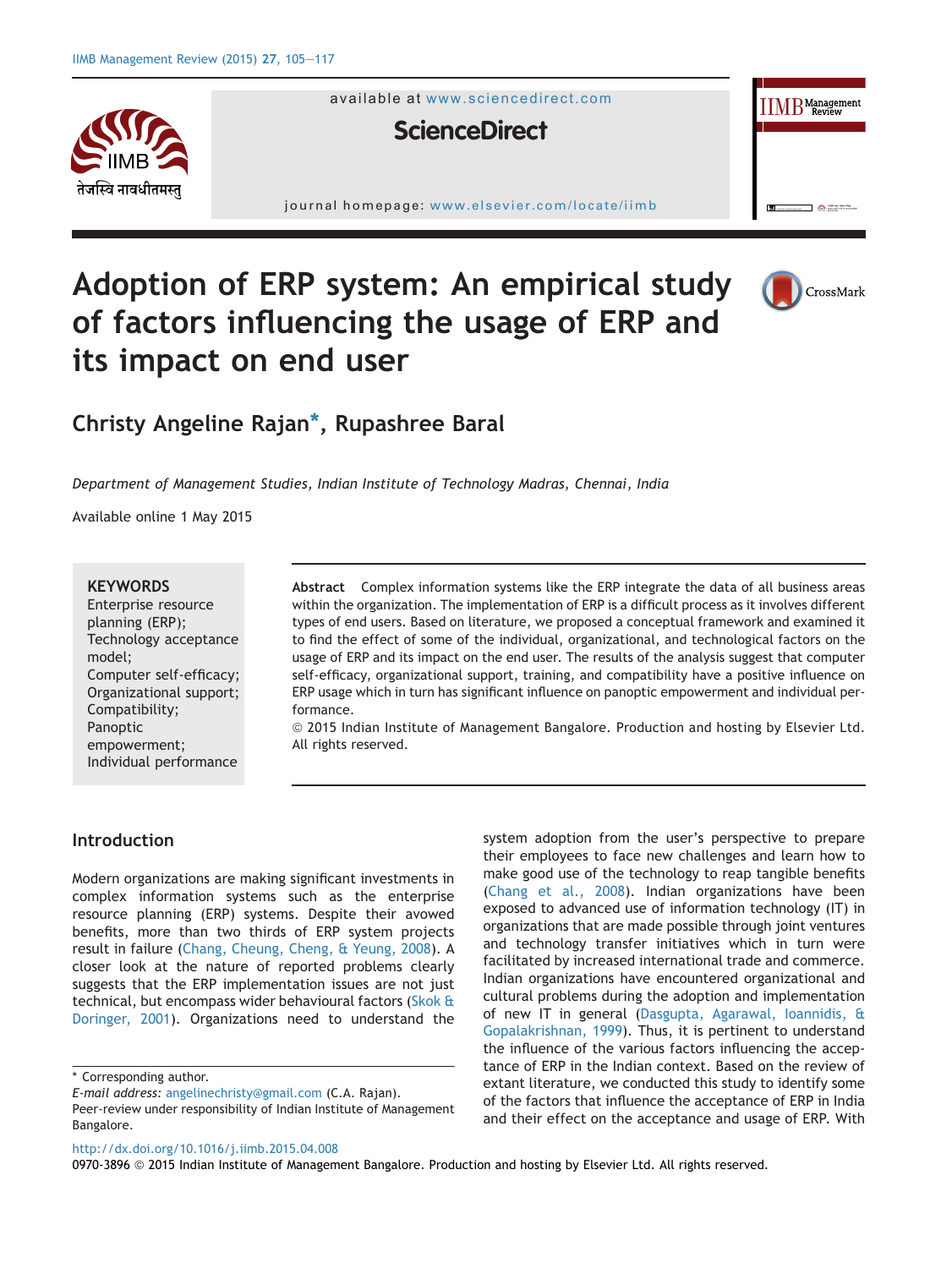little research existing to study the impact at the individual level, this study also seeks to find the impact of usage of ERP system on the end user.

# Literature review and hypotheses

# ERP implementation

Enterprise resource planning systems are extensive software systems that integrate a number of business processes, such as manufacturing, supply chain, sales, finance, human resources, budgeting, and customer service activities [\(Weinrich & Ahmad, 2009](#page-12-0)). They result in enormous investments in software and in package customization [\(Doom, Milis, Poelmans, & Bloemen, 2010\)](#page-11-0). The other benefits of ERP systems are its complete integration with all the business processes, reduction in the volume of data entry, upgradability of the technology, portability to other systems, adaptability, and applying best practices [\(Saatcioglu, 2007](#page-11-0)). However, without successful implementation of the system, the projected benefits of improved productivity and competitive advantage would not be forthcoming ([Addo-Tenkorang & Helo, 2011\)](#page-10-0). This requires changes not only in systems but also in processes and other social dimensions [\(Kwahk & Kim, 2008\)](#page-11-0) and in the coordination among members of the organizations [\(Chang](#page-10-0) [et al., 2008\)](#page-10-0). The implementation of ERP systems in an organization is often accompanied by substantial changes in organizational structure and ways of working [\(Kallunki,](#page-11-0) [Laitinen, & Silvola, 2011\)](#page-11-0). Further, implementation of ERP systems in developing countries is faced with specific difficulties over and above those faced by industrialized countries ([Xue, Liang, Boulton, & Snyder, 2005\)](#page-12-0). This suggests that information technology and management practices need to be modified for different cultural contexts [\(Ananadarajan, Igbaria, & Anakwe, 2002](#page-10-0)).

While previous research has examined aspects of business process change, little research has focussed on the individual employee or studied the drivers of process adoption by employees on the factors influencing resistance, or the impacts of process change on employees of complex technology solutions like the ERP [\(Venkatesh,](#page-12-0) [2006](#page-12-0)). With the change in the Indian economy and consequent changes in the business environment, there is a need to understand how different factors have influenced information system (IS) deployment in Indian firms ([Tarafdar &](#page-12-0) [Vaidya, 2006](#page-12-0)).

# Technology acceptance model

There are several theoretical models that explain user acceptance of information systems. These include the technology acceptance model ([Davis, 1989\)](#page-11-0), computer self-efficacy [\(Compeau & Higgins, 1995](#page-11-0)), task-technology fit [\(Goodhue and Thompson, 1995\)](#page-11-0) and theory of planned behaviour [\(Ajzen, 1985](#page-10-0)). The technology acceptance model or TAM is a widely applied IS model to explain end user adoption of IT. It is a powerful model of user acceptance of computer technology ([Igbaria, Guimaraes, & Davis, 1995](#page-11-0)). Recently, TAM has been applied to ERP systems to explain

the complex implementation and adoption issues of stakeholders and end users ([Amoako-Gympah and Salam, 2004](#page-10-0)).

The technology acceptance model is based on the theory of reasoned action (TRA) [\(Azjen & Fishbein, 1980\)](#page-10-0) which proposes that an individual's behavioural intention to use a system is determined by two beliefs: perceived usefulness (PU) and perceived ease of use (PEOU) ([Venkatesh & Davis,](#page-12-0) [2000](#page-12-0)). [Davis \(1989\)](#page-11-0) defined perceived usefulness as "the degree to which a person believes that using a particular system would enhance his or her job performance". Perceived usefulness for the individual is most likely the result of improved job performance and user motivation [\(Robey & Farrow, 1982](#page-11-0)). Studies have reported that perceived usefulness is positively associated with system usage [\(Thompson, Higgins, & Howell, 1991\)](#page-12-0). Perceived ease of use is defined as "the degree to which a person believes that using the system will be free of effort" ([Davis, 1989](#page-11-0)). According to TAM, perceived usefulness is also influenced by perceived ease of use because, other things being equal, the easier the system is to use, the more useful it can be. People who perceive ease of use are more likely to believe in the ease and usefulness of the system [\(Robey & Farrow,](#page-11-0) [1982](#page-11-0)).

According to [Davis et al. \(1989\)](#page-11-0) usefulness was more strongly linked to usage than ease of use. In associative cultures, typically found among Africans, Asians and Arabs, perceptions and behaviour are often diffuse i.e., they utilize associations among events that may not have a logical basis ([Micheal, 1997](#page-11-0)). In view of this, [Anandarajan et al.](#page-10-0) [\(2002\)](#page-10-0) reasoned that individuals in associative cultures might not connect perceptions of perceived usefulness with usage behaviour and hypothesised that perceived usefulness was not expected to influence usage, amplifying the role of perceived ease of use as an influence on both usage and perceived usefulness. But contrary to this finding, perceived usefulness was significantly related to usage [\(Fusilier & Durlabhji, 2005](#page-11-0)). In the Indian context, the adoption of ERP needs to be further examined.

# Role of external and contextual variables on the use of ERP

The technology acceptance model predicts that external variables are expected to influence technology acceptance behaviour indirectly by affecting beliefs, attitudes, or intentions [\(Szajna, 1996](#page-12-0)). [Orlikowski \(1993\)](#page-11-0) demonstrated that adopting and using specific IT is not solely dependent on the characteristics of the IT but is also dependent on other external aspects such as organizational or social context, and individual characteristics and attitudes. Based on the fundamentals of human computer interactions and socio-technical systems theory ([Land & Hirschheim, 1983](#page-11-0)), [Brown \(2002\)](#page-10-0) in his study used technological and individual user characteristics as determinants of perceived usefulness and perceived ease of use. [Chang et al., \(2008\)](#page-10-0), in their study considered technology, organization, and user as important actors and predicted that factors relating to individual and organization will together contribute to the adoption decision of the ERP users. In studies employing TAM, the variables were considered as independent variables that would influence the usage of ERP. The variables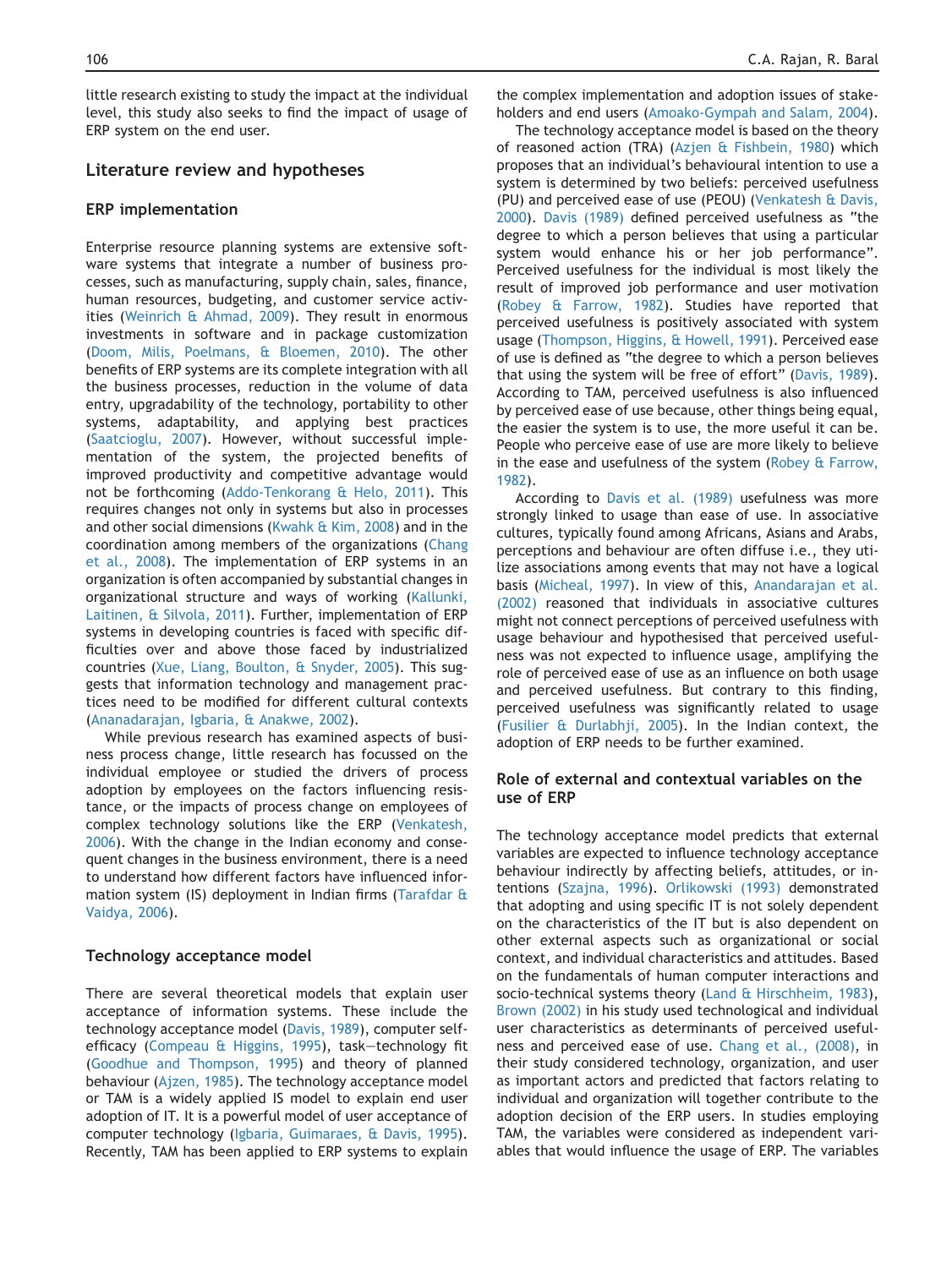in the present study have been categorized as individual, organizational, and technological characteristics. The following are the external variables considered in this study.

# Individual characteristics

Some individual characteristics of information system users have been empirically shown to be associated with different levels of information system usage [\(Szajna, 1993\)](#page-12-0). These are discussed below.

#### Computer self-efficacy

Self-efficacy is a measure of a user's confidence in his/her ability to use a technology (Taylor  $\alpha$  Todd, 1995). It is the people's judgements of their capabilities to organise and execute courses of action required to attain designated types of performances ([Bandura, 1986](#page-10-0)). In the context of using computers and IT, computer self -efficacy, therefore, is defined as a judgement of one's capability to use a computer, and is an important antecedent of perceived usefulness [\(Compeau & Higgins, 1995](#page-11-0)). Computer selfefficacy was found to play an important role in explaining usage intention through perceived usefulness ([Agarwal &](#page-10-0) [Karahanna, 2000\)](#page-10-0). [Venkatesh and Davis \(1996\)](#page-12-0) modelled and empirically tested the determinants of perceived ease of use and found that an individual's computer self-efficacy is a strong determinant of perceived ease of use and behavioural intention.

#### Organizational characteristics

#### Organizational support

In organizations which use a technical system, organizational support affects behavioural intention to use the system [\(Fishbein & Ajzen, 1975](#page-11-0)). Organizational support was categorised by Lim et al. into technology support and management support [\(Lee, Kim, Rhee, & Trimi, 2006\)](#page-11-0). [Ralph \(1991\)](#page-11-0) defined technical support as people assisting the users of computer hardware and software products, which can include hotlines, online support service, machine-readable support knowledge bases, faxes, automated telephone voice response systems, remote control software, and other facilities. Top management support is defined as the willingness of top management to provide the necessary resources and authority or power for project success [\(Slevin & Pinto, 1987\)](#page-12-0). In an ERP system environment, if the organization provides sufficient support to employees for their task, employees are more likely to enjoy their work and improve their performance through usage of the new system ([Lee, Lee, Olson, & Chung, 2010\)](#page-11-0). The implementation of an ERP system brings far reaching changes in an organization and its processes. Hence, top management must realize that communication is essential to ensure that employees understand and accept the changes brought about by ERP [\(Balsmeier & Nagar, 2002\)](#page-10-0). Thus organization support is crucial for successful adoption of ERP. The implementation of systems often requires substantial changes to organizational structure, employees' roles and jobs, reward systems, control and coordination mechanisms, and work processes. Therefore, top management support in the form of commitment and communication related to system implementation is critical for the legitimacy of the implementation process and employee morale following the implementation ([Venkatesh & Bala,](#page-12-0) [2008](#page-12-0)).

[Lee et al. \(2010\)](#page-11-0) found that organizational support was positively associated with the factors of TAM. While organizational support has been found to be crucial for successful adoption of a new system, little work has been done on the effect of internal technical support on technology acceptance [\(Lee et al., 2006\)](#page-11-0).

#### **Training**

Education and training refers to the process of providing management and employees with the logic and overall concepts of the ERP system [\(Yusuf, Gunasekaran, &](#page-12-0) [Abthorpe, 2004\)](#page-12-0). Enterprise resource planning systems are extremely complex and demand rigorous training; therefore, training is an important factor for successful implementation ([Bingi, Sharma, & Godla, 1999\)](#page-10-0). Lack of training has been one of the important reasons for failure of ERP systems ([Somers & Nelson, 2001](#page-12-0)). Training and education will reduce employees' anxiety and stress about the use of the ERP system and provide better understanding about the benefits of the system for their tasks [\(Lee et al., 2010\)](#page-11-0). Training and education influence user beliefs toward the systems, and training programmes increase the users' confidence in their ability to use them [\(Gist, 1987](#page-11-0)). Training also provides managers with a mechanism to disseminate useful and pertinent information about the ERP system and how it fits in with the existing and proposed system ([Amoako-gyampah & Salam, 2004\)](#page-10-0).

#### Technological characteristics

Technological complexity

Enterprise resource planning systems, similar to other management information systems, are often perceived as very complex and difficult to implement [\(Xue et al., 2005\)](#page-12-0). [Aiman-smith and Green \(2002\)](#page-10-0) defined technological complexity as the extent to which a new technology is more complicated for its user than the previous technology used for the same or similar work, and represents an increase in the number of things the user must do at once. The complex nature of ERP systems limits the amount of knowledge that users can absorb before actual usage ( $Y$ i & Davis, [2003](#page-12-0)). Higher complexity results in higher mental workload and stress [\(Sokol, 1994](#page-12-0)). The complexity of the ERP system could negatively affect user's attitudes towards using the system [\(Basoglu, Daim, & Kerimoglu, 2007; Chang](#page-10-0) [et al., 2008](#page-10-0)).

#### Technological compatibility

Common problems in adopting ERP systems are widely recognized to be rooted in the poor fit between ERP systems and business process [\(Chen, Road, & Chen, 2009](#page-11-0)). In ERP implementation, systems are developed to support business processes such as manufacturing, purchasing, or distribution, and so ERP implementation and business process should be closely connected ([Tsai, Chen, Hwang, &](#page-12-0) [Hsu, 2010\)](#page-12-0). [Elbertsen and Reekum \(2008\)](#page-11-0) indicated that in business process, the ERP system is significantly explained by competitive pressure and systems compatibility. [Rogers](#page-11-0) [\(1983\)](#page-11-0) defined compatibility as the degree to which an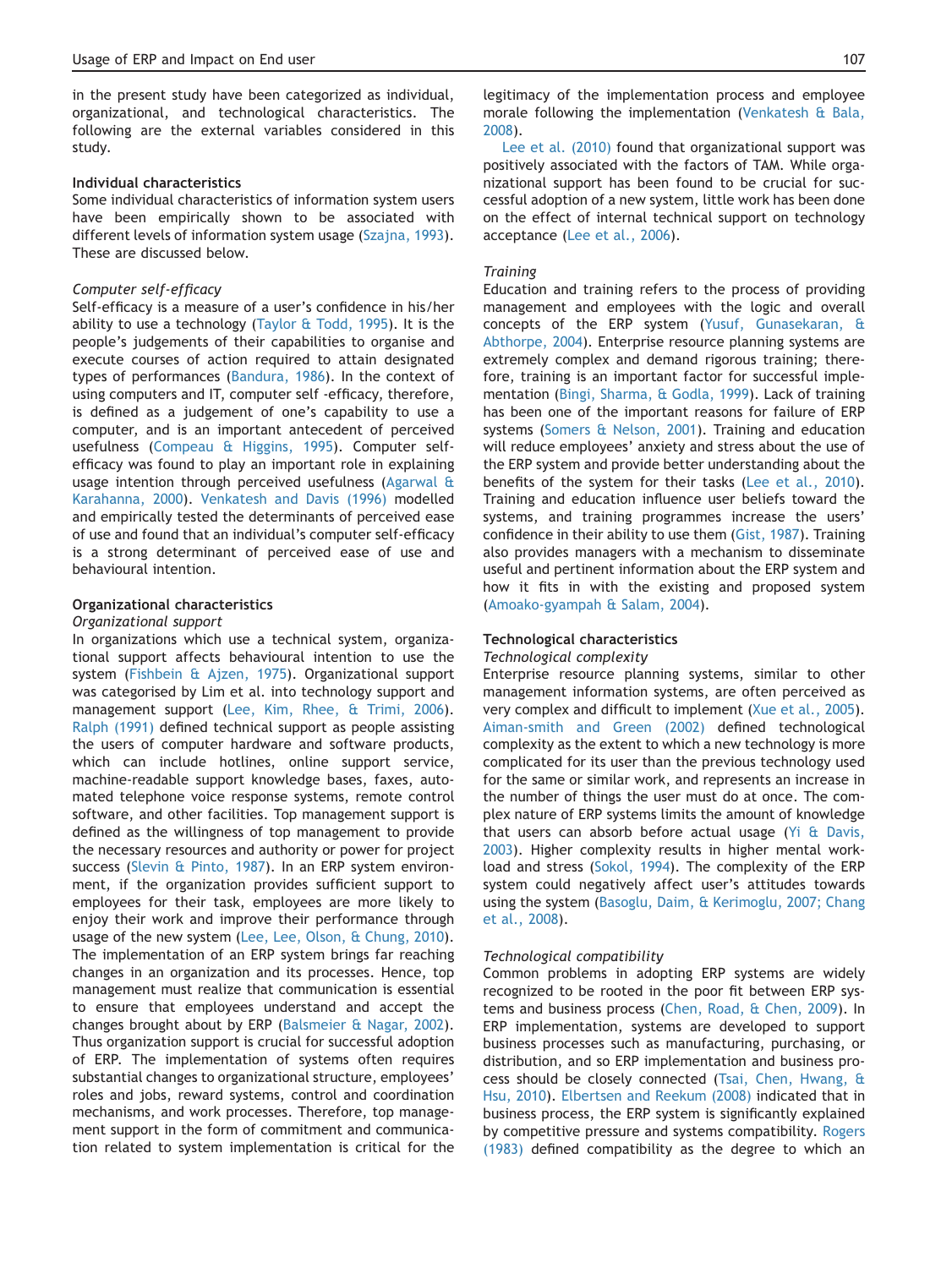innovation is perceived as being consistent with existing values, needs, and past experiences of potential adopters. [Karahanna, Agarwal, and Angst \(2006\)](#page-11-0) brought forward four dimensions reflecting the definition of compatibility: compatibility with existing work practices, compatibility with preferred work style, compatibility with prior experience, and compatibility with existing values. In this paper, technological compatibility is considered as one of the technological characteristics that affects the usage of ERP. It refers to the compatibility of ERP with the existing system in the organization. In technological compatibility, the knowledge gained from past and present experiences with technology are considered [\(Ortega, Martinez and Hoyos,](#page-11-0) [2008](#page-11-0)).

According to [Soh, Kien, and Tay-Yap \(2000\)](#page-12-0) procedural and data compatibility are crucial to the acceptance of the system by the employee. Enterprise resource planning packages are only compatible with the databases and operation systems of some companies, and procedural and data compatibility are crucial to the acceptance of the system by the employees [\(Zhang, Lee, Huang, Zhang, &](#page-12-0) [Huang, 2005\)](#page-12-0). Technology incompatibility will thus negatively affect system productivity, efficiency, employees' satisfaction, commitment, and motivation ([Erensal &](#page-11-0) [Albayrak, 2008\)](#page-11-0). Greater compatibility of the technology innovation with the existing technical systems, operating practices, and the value and belief systems of the adopting unit has been cited to be favourable to its adoption and diffusion [\(Cooper & Zmud, 1990; Ramamurthy &](#page-11-0) [Premkumar, 1995](#page-11-0)).

#### Impact of ERP usage

System usage is considered as a dependent variable in many empirical studies. According to [Sun, Bhattacherjee, and Ma](#page-12-0) [\(2009\)](#page-12-0) current IT usage models do not venture into the outcomes of usage. But without studying outcomes, it cannot be known if IT investments are successful or not [\(Sun et al., 2009](#page-12-0)). According to [Ein-Dor and Segev \(1978\),](#page-11-0) usage is highly correlated with other criteria such as profitability, application to problems in organization, quality of decision making, performance, and satisfaction, and that an individual will use a system intensively only if it meets some of these criteria. Users tend to use the system if it improves their task performance or decision quality, otherwise they may avoid using a system unless its usage is made mandatory [\(Bokhari, 2005\)](#page-10-0). Since the adoption of an ERP system requires extensive efforts, both for the technological and business aspects of the implementation, neither IT practitioners nor researchers have developed a deterministic method to evaluate the related impacts ([Al-](#page-10-0)[Mashari, 2002](#page-10-0)).

The impacts and the outcomes of the usage of ERP, therefore, should be investigated from different perspectives especially with a view to study how the human factor influences success and how users can improve ERP's performance significantly ([Botta-Genoulaz, Millet, & Grabot,](#page-10-0) [2005](#page-10-0)). Hence, in addition to understanding the factors which influence technology acceptance, it is also important to examine the impact of accepting or rejecting a technology from an individual or social system perspective

[\(Rogers, 1995](#page-11-0)). Little research has addressed the link between user acceptance and individual and organizational outcomes, and there has been no systematic investigation of the impact of technology on employee job characteristics [\(Venkatesh, Morris, Davis, & Davis, 2003\)](#page-12-0). The following are some of the variables which are considered in this study.

#### Panoptic empowerment

The ERP system has not only increased the ability of organizations to gather more information in greater detail and in real time, but has also brought about more widespread dispersal of information throughout the organization. This expanded access to information not only gives the employees the added flexibility, but also allows them to make decisions which used to be formally referred upwards or to other departments due to lack of information [\(Sia, Tang,](#page-11-0) [Soh, & Boh, 2002](#page-11-0)). The central concept of empowerment is the delegation of power to staff/employees in order to make and implement their own decisions ([Psoinas, Kern, &](#page-11-0) [Smithson, 2000\)](#page-11-0).

The panopticon is an early nineteenth century design for prisons developed by Bentham. The principal effect of the panopticon is to induce in the prisoners a state of conscious and permanent visibility that assures the automatic functioning of power, and they begin to act as if they are being observed because they cannot tell when or whether they are being observed ([Foucault, 1979](#page-11-0)). An ERP similarly employs a gaze because it records all user actions, which can be observed in real-time and also stored for later observation. Thus, with no extra effort ERP surveillance is essentially continuous ([Sia et al., 2002](#page-11-0)). The greater visibility of information provided by the common shared database not only empowers workers to do their work more efficiently and effectively but also makes them more visible to others in the organization, who can then easily exercise process and outcome control [\(Elmes, Strong, & Volkoff, 2005\)](#page-11-0). This is referred to as panoptic empowerment which combines the concept of empowerment and multidirectional visibility. There is simultaneous increase in control and empowerment occurring through the mediating effects of formation visibility [\(Elmes et al., 2005\)](#page-11-0). This contrasts with [Sia](#page-11-0) [et al.'s \(2002\)](#page-11-0) study where there was greater emergence of greater panoptic control without corresponding increase in empowerment though the technology was capable of both. Hence more research is required to generalize the findings to other organizations.

#### Individual performance

With the rapid growth in use of computing, academicians and practitioners have recognized that IT success can be measured by its impact on an individual's work ([Law &](#page-11-0) [Ngai, 2007\)](#page-11-0). Organizations that spend millions of dollars on IT are primarily concerned about how their investment will influence organizational and individual performance. The impact of IT on work at the individual level is a direct consequence of system use, which in turn is a major factor in determining organizational impact [\(Torkzadeh &](#page-12-0) [Doll, 1999\)](#page-12-0). The way individuals use information systems accounts for the differences in performance impact in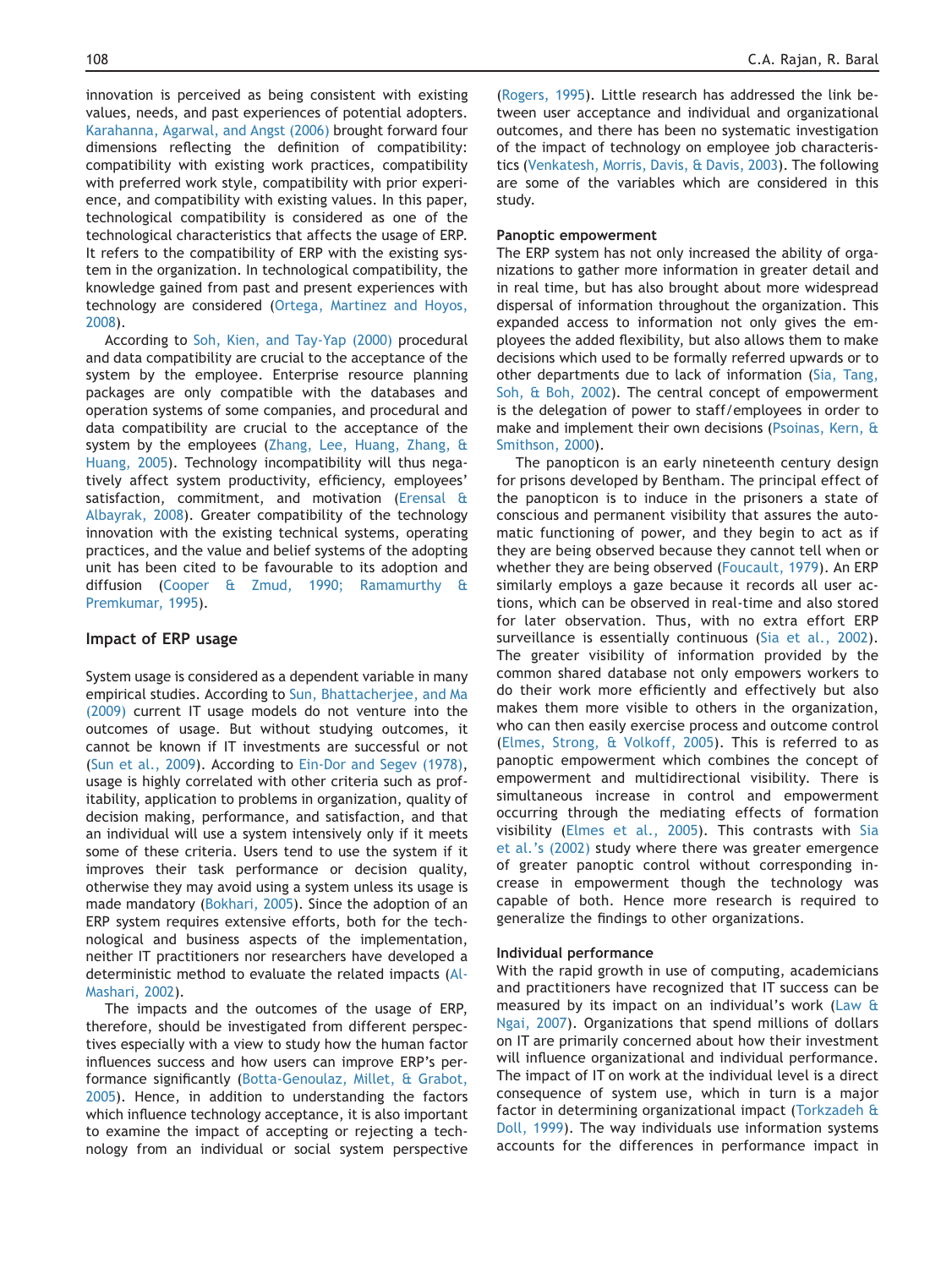case of complex technologies. Organizational users cannot realize significant productivity or performance gains if they do not use IT adequately and appropriately ([Sun et al., 2009\)](#page-12-0). Users would adopt an ERP system if they perceived ERP would assist them to attain desired performance outcomes [\(Amoako-gyampah & Salam,](#page-10-0) [2004](#page-10-0)). [Goodhue and Thompson \(1995\)](#page-11-0) argued that IT was more likely to be used in organizational settings and would have a positive impact on individual performance if the capabilities of the IT matched the tasks that the user had to perform. Some of these studies that have used individual performance in their study have stated positive relationships between IS and performance ([Venkatesh,](#page-12-0) [2000](#page-12-0)) while a few other studies have stated that there is no relationship between the performance of the individual and the usage of IS ([Millman & Hartwick, 1987](#page-11-0)) which needs further examination.

# Research model and hypotheses

The review of literature shows that although there has been research on ERP, there has been little research to find the impact of the acceptance of ERP on the employees. Many of the existing research projects on ERP adoption are primarily undertaken in developed countries and very few in developing countries like India. Though previous research has considered external variables in the research, there was no clear pattern with respect to the choice of the external variables considered ([Legris, Ingham, & Collerette, 2003\)](#page-11-0). (The external variables used in this study were chosen from previous research.) Based on this research gap, we propose the following research model (Figure 1) to study the effects of individual, organizational, and technological factors affecting the usage of ERP and its impacts on employee attitude and behaviour.

H1a: Computer self-efficacy will have a positive effect on the perceived usefulness of ERP system.

H1b: Computer self-efficacy will have a positive effect on perceived ease of use of ERP system.

H2a: Organizational support will have a positive effect on perceived usefulness of ERP system.

H2b: Organizational support will have a positive effect on perceived ease of use of ERP system.

H3a: Training will have a positive effect on perceived usefulness of ERP system.

H3b: Training will have a positive effect on perceived ease of use of ERP system.

H4a: Complexity will have a negative effect on perceived usefulness of ERP system.

H4b: Complexity will have a negative effect on perceived ease of use of ERP system.

H5a: Compatibility will have a positive effect on perceived usefulness of ERP system.

H5b: Compatibility will have a positive effect on perceived ease of use of ERP system.

The relationships between the TAM variables are replicated in our model in the context of ERP system.

Hypothesis H6: There is a positive relationship between the perceived usefulness of ERP system and the intention to use the ERP system.

Hypothesis H7: There is a positive relationship between the perceived ease of use and intention to use the ERP system.



Figure 1 Proposed research framework.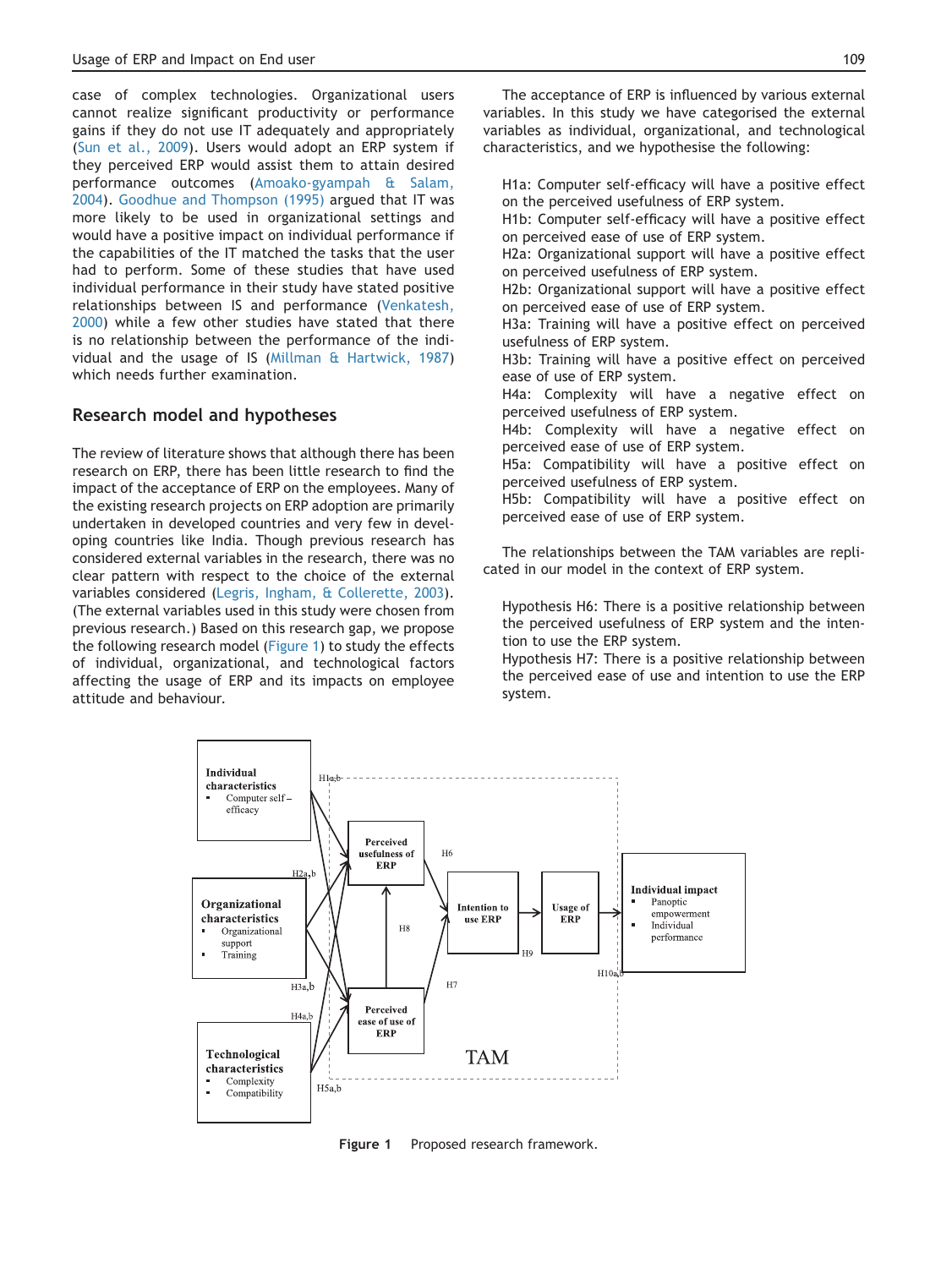Hypothesis H8: There is a positive relationship between perceived ease of use of ERP system and perceived usefulness of ERP system.

HypothesisH9: There is a positive relationship between the intention to use and usage of ERP.

Literature suggests that the acceptance and usage of ERP will have an outcome at the individual level; however little research has empirically examined this link. Hence panoptic empowerment and individual performance have been considered as the outcome variables measured at the individual level. The following are the hypotheses to be tested:

Hypothesis H10a: There is a positive relationship between the usage of ERP and panoptic empowerment. Hypothesis H10b: There is a positive relationship between the usage of ERP and individual performance.

# Research methodology

#### Sample and procedure

To test the proposed model and hypotheses, a survey questionnaire was developed. The research targets were end users of ERP systems in select Indian organizations. The main study was carried out in organizations that had implemented ERP system within a time frame of less than five years. In order to obtain accurate subjects for the study and also owing to other constraints in getting data related to IS in an organization, the data was collected through purposive sampling. The list of organizations that had implemented ERP was obtained from the client list of SAP, Oracle, and Ramco systems. Organizations that had implemented ERP earlier than five years ago were excluded from the study. The questionnaires were administered in person to some organizations or sent through post. Some others were approached through online questionnaires after seeking permission from the respective organizations. The responses were obtained only from employees who used ERP for their regular work. A total of 181 responses were obtained from end users of ERP, out of which 154 responses were usable. The respondents were asked to indicate their age, gender, type of industry, educational qualification and experience. Information was also sought on the modules that the ERP users used. Out of the 154 sample respondents that were obtained, most of the respondents  $(43.5%)$  were in the age group of  $26-35.$  About 69.5 percent of the respondents were male. The sample respondents were from banking, manufacturing, automobile and IT/ITeS sectors. The demographic profiles of the respondents are provided in Table 1.

# Measures

Computer self-efficacy was measured using the 10 items developed by [Compeau and Higgins \(1995\)](#page-11-0). Seven items to measure organizational support were adopted from [Igbaria](#page-11-0) [\(1990\)](#page-11-0) and [Thompson et al. \(1991\).](#page-12-0) Training was measured using five items which were adapted from [Amoako-gyampah](#page-10-0) [and Salam \(2004\).](#page-10-0) Technology complexity was measured using four items from [Thompson et al. \(1991\)](#page-12-0). Compatibility

| Table 1<br>Demographic details of the respondents. |           |            |  |  |
|----------------------------------------------------|-----------|------------|--|--|
| Demographic characteristics                        | Frequency | Percentage |  |  |
| Age                                                |           |            |  |  |
| ${<}25$                                            | 25        | 16.2       |  |  |
| $26 - 35$                                          | 67        | 43.5       |  |  |
| $36 - 45$                                          | 28        | 18.2       |  |  |
| >45                                                | 34        | 22.1       |  |  |
| Gender                                             |           |            |  |  |
| Male                                               | 107       | 69.5       |  |  |
| Female                                             | 47        | 30.5       |  |  |
| Experience                                         |           |            |  |  |
| between 2 and 5 yrs                                | 40        | 26.0       |  |  |
| between 5 and 10 yrs                               | 48        | 31.2       |  |  |
| more than 10 yrs                                   | 66        | 42.9       |  |  |
| Type of industry                                   |           |            |  |  |
| Manufacturing                                      | 47        | 27.3       |  |  |
| Automobile                                         | 39        | 25.3       |  |  |
| <b>Banking and Finance</b>                         | 74        | 15.6       |  |  |
| <b>IT/ITFS</b>                                     | 37        | 24.0       |  |  |
| <b>Others</b>                                      | 12        | 7.8        |  |  |
| Education                                          |           |            |  |  |
| Graduate                                           | 66        | 42.9       |  |  |
| Post graduate                                      | 84        | 54.5       |  |  |
| Doctorate                                          | 3         | 1.9        |  |  |
| <b>Others</b>                                      | 1         | 0.6        |  |  |

was measured using four items from [Premkumar and](#page-11-0) [Ramamurthy \(1995\).](#page-11-0) Technology acceptance model scales of perceived usefulness and perceived ease of use were measured using four items adapted from [Davis \(1989\)](#page-11-0) and [Davis et al. \(1989\).](#page-11-0) Intention to use was measured using two items from [Azjen and Fishbein \(1980\)](#page-10-0). To measure panoptic empowerment, 15 items of [Sia et al. \(2002\)](#page-11-0) were used, and for individual performance, two items of [Goodhue and](#page-11-0) [Thompson \(1995\)](#page-11-0) were used. The operationalization of each measure is provided in [Appendix A.](#page-9-0)

# Analysis and results

The data was analysed using the partial least squares (PLS), a multivariate path analysis statistical technique developed by [Herman Wold \(1982\).](#page-12-0) Partial least squares involves two stages: (a) assessment of the measurement model, including the reliability and discriminant validity of the measures, and (b) assessment of the structural model.

#### Measurement model

The strength of the measurement model can be demonstrated through measures of convergent and discriminant validity ([Hair, Anderson, Tatham, & Black, 1998](#page-11-0)).

#### Convergent validity

Convergent validity was assessed by three criteria.

1. The standardized path loadings, which are indicators of the degree of association between the underlying latent factor and each item, and should be greater than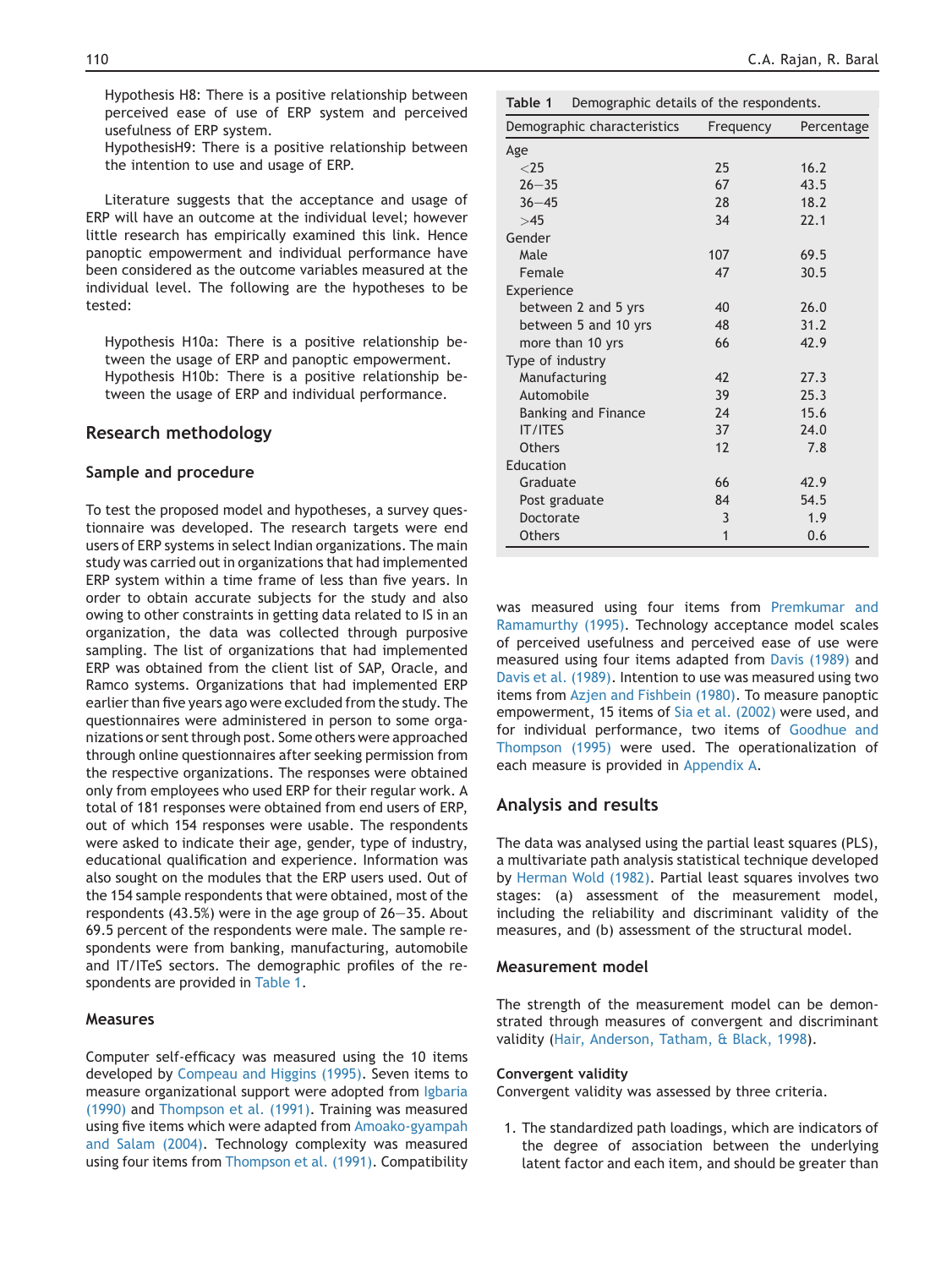0.7 and statistically significant [\(Gefen, Straub, &](#page-11-0) [Boudreau, 2000](#page-11-0)).

- 2. The composite reliability (CR) must be larger than 0.7 ([Hair et al., 1998](#page-11-0)).
- 3. The average variance extracted (AVE) for each factor should exceed 0.5 ([Fornell & Larcker, 1981](#page-11-0)).

The majority of the loadings were significant except for one item of computer self-efficacy (CSE1) and two items of panoptic empowerment (PE1 and PE2) which were less than 0.4. The AVE values of the constructs computer selfefficacy and panoptic empowerment, were less than the recommended threshold of 0.5. Hence the items CSE1, PE1, PE2 were removed as they did not satisfy the criterion. The CR values ranged from 0.8566 to 0.9561; all were above the recommended level of 0.7 for a reliable construct. The PLS algorithm was run again to improve the CR and AVE of the constructs. An increase in CR was observed for the constructs whose items were excluded and the AVE values were above 0.5 for the constructs. The AVE values were between 0.5004 and 0.8625. Thus the convergent validity was established. Additionally, the Cronbach's alpha also reflected a very high reliability for all of the constructs with alpha values over 0.7. The results of convergent validity are shown in Table 2.

#### Discriminant validity

Discriminant validity indicates that "a construct should share more variance with its measures than it shares with other constructs in a given model" [\(Hulland, 1999](#page-11-0)). To establish discriminant validity, the square root of a construct's AVE must be larger than the inter-construct correlations [\(Fornell & Larcker, 1981](#page-11-0)). Table 3 shows the results of discriminant validity. The diagonal elements represent the square root of the average variance extracted. All constructs showed more variance with their indicators than with other constructs. The square root of AVE exceeds the correlation between other constructs. These results imply satisfactory discriminant validity. After testing the measurement model with all the parameters mentioned above, the model can be confirmed reliable and valid.

Multicollinearity is said to exist among the independent variables if these independent variables are related to or dependent upon each other ([Bowerman, O'Connel, & Hand,](#page-10-0) [2001](#page-10-0)). Multicollinearity was assessed among the external

| Table 2<br>Results of convergent validity. |            |                       |                  |
|--------------------------------------------|------------|-----------------------|------------------|
| Construct items                            | <b>AVE</b> | Composite reliability | Cronbach's alpha |
| Computer self-efficacy (CSE)               | 0.500      | 0.900                 | 0.875            |
| Compatibility (COMP)                       | 0.714      | 0.909                 | 0.867            |
| Complexity (CX)                            | 0.601      | 0.857                 | 0.782            |
| Individual performance (IP)                | 0.863      | 0.926                 | 0.842            |
| Intention to use (IU)                      | 0.852      | 0.920                 | 0.827            |
| Organizational support (OS)                | 0.628      | 0.922                 | 0.901            |
| Training (TR)                              | 0.799      | 0.952                 | 0.936            |
| Panoptic empowerment (PE)                  | 0.500      | 0.927                 | 0.916            |
| Perceived ease of use (PEOU)               | 0.672      | 0.891                 | 0.836            |
| Perceived usefulness (PU)                  | 0.845      | 0.956                 | 0.939            |
| Usage (USG)                                | 0.818      | 0.900                 | 0.777            |

| Table 3<br>Results of discriminant validity. |             |            |           |       |       |       |           |       |       |       |           |            |            |
|----------------------------------------------|-------------|------------|-----------|-------|-------|-------|-----------|-------|-------|-------|-----------|------------|------------|
| Construct                                    | <b>COMP</b> | <b>CSE</b> | <b>CX</b> | IP    | IU    | JS    | <b>OS</b> | PE    | PEOU  | PU    | <b>TR</b> | <b>USG</b> | <b>AVE</b> |
| <b>COMP</b>                                  | 0.845       |            |           |       |       |       |           |       |       |       |           |            | 0.714      |
| <b>CSE</b>                                   | 0.349       | 0.707      |           |       |       |       |           |       |       |       |           |            | 0.500      |
| <b>CX</b>                                    | $-0.193$    | $-0.140$   | 0.775     |       |       |       |           |       |       |       |           |            | 0.601      |
| IP                                           | 0.417       | 0.296      | $-0.232$  | 0.929 |       |       |           |       |       |       |           |            | 0.863      |
| IU                                           | 0.507       | 0.399      | $-0.281$  | 0.463 | 0.923 |       |           |       |       |       |           |            | 0.852      |
| <b>OS</b>                                    | 0.458       | 0.475      | $-0.383$  | 0.465 | 0.502 | 0.275 | 0.792     |       |       |       |           |            | 0.628      |
| <b>PE</b>                                    | 0.473       | 0.376      | $-0.262$  | 0.651 | 0.484 | 0.612 | 0.488     | 0.707 |       |       |           |            | 0.500      |
| PEOU                                         | 0.492       | 0.561      | $-0.381$  | 0.496 | 0.661 | 0.358 | 0.662     | 0.601 | 0.820 |       |           |            | 0.672      |
| <b>PU</b>                                    | 0.522       | 0.555      | $-0.375$  | 0.566 | 0.721 | 0.473 | 0.696     | 0.585 | 0.763 | 0.919 |           |            | 0.845      |
| <b>TR</b>                                    | 0.467       | 0.353      | $-0.349$  | 0.499 | 0.571 | 0.259 | 0.688     | 0.492 | 0.733 | 0.686 | 0.893     |            | 0.799      |
| <b>USG</b>                                   | 0.386       | 0.195      | $-0.205$  | 0.446 | 0.453 | 0.281 | 0.393     | 0.310 | 0.456 | 0.456 | 0.451     | 0.904      | 0.818      |

Notes. COMP -Compatibility, CSE - Computer Self-Efficacy, CX - Complexity, IP - Individual Performance, IU - Intention to Use, OS -Organizational Support, PE - Panoptic Empowerment, PEOU - Perceived Ease of Use, PU - Perceived Usefulness, TR - Training, USG -Usage.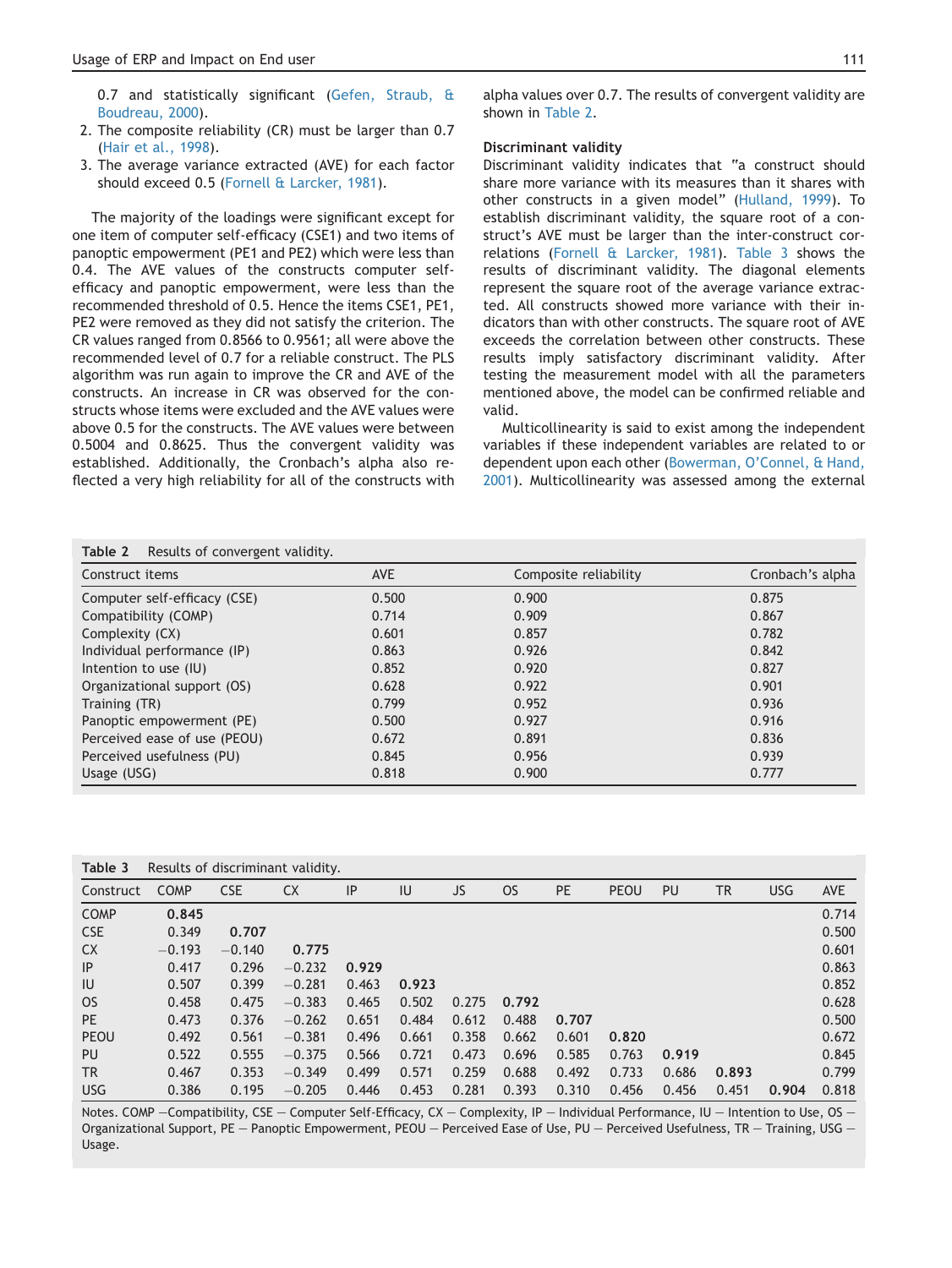variables which were categorized as individual, organizational, and technological characteristics. Correlation coefficient above 0.80 would suggest a problem of multicollinearity ([Hair et al., 1998](#page-11-0)). The correlation matrix of the independent variables given below in Table 4 does not indicate multicollinearity concerns. Additionally the variance inflation factor (VIF) was assessed to check multicollinearity. The collinearity diagnostics given in Table 5 shows that VIF for the independent variables were less than 3 and the tolerance level was above 0.4 which further suggests that multicollinearity does not exist among the independent variables.

# Structural model

The structural model was examined to test the hypotheses. The  $R^2$ , which is generated for each regression equation, indicates the explanatory power or variance explained of the latent endogenous variable. Paths are interpreted as standardised beta weights in a regression analysis. As recommended ([Chin, 1998\)](#page-11-0), bootstrapping (with 500 subsamples) was performed to test the statistical significance of each path coefficient using t-tests. The hypotheses tests were conducted by examining the signs (positive or negative) and assessing the statistical significance of t-values for the corresponding path estimates.

The PLS path analysis results showed that computer selfefficacy was significantly related to perceived usefulness  $(\beta = 0.200, p < 0.001)$  and perceived ease use ( $\beta = 0.297$ ,  $p < 0.001$ ) supporting hypotheses H1a and H1b. Organizational support was significantly related to both perceived usefulness ( $\beta = 0.201$ ,  $p < 0.001$ ) and perceived ease of use  $(6 = 0.112, p < 0.05)$  supporting hypotheses H3a and H3b. Consistent with hypotheses H4a and H4b training was significantly related to perceived usefulness ( $\beta = 0.202$ ,  $p$  < 0.001) and perceived ease of use ( $\beta$  = 0.474,  $p < 0.001$ ). Under technological characteristics, complexity had a negative significant effect on perceived usefulness  $(\beta = -0.066, p < 0.05)$  and perceived ease of use  $(\beta = -0.103, p < 0.001)$  supporting hypotheses H5a and H5b respectively and compatibility had a positive significant effect on perceived usefulness ( $\beta = 0.105$ , p < 0.001) and perceived ease of use ( $\beta = 0.0801$ ,  $p < 0.05$ ) supporting hypotheses H6a and H6b ([Table 6](#page-8-0)).

The TAM variables such as perceived usefulness  $(\beta = 0.518, p < 0.001)$  and perceived ease of use  $(\beta = 0.266, p < 0.001)$  were significantly related to intention to use thereby supporting hypotheses H7 and H8 respectively. Further perceived ease of use was also significantly related to perceived usefulness ( $\beta = 0.329$ ,

| Table 5<br>Collinearity statistics. |  |
|-------------------------------------|--|
|-------------------------------------|--|

| Collinearity statistics      |           |       |
|------------------------------|-----------|-------|
| Construct                    | Tolerance | VIF   |
| Organizational support (OS)  | 0.443     | 2.257 |
| Training (TR)                | 0.488     | 2.050 |
| Complexity (CX)              | 0.837     | 1.194 |
| Compatibility (COMP)         | 0.741     | 1.350 |
| Computer self efficacy (CSE) | 0.762     | 1.313 |

p < 0.001) supporting hypothesis H9. Supporting hypothesis H10, intention to use was positively and significantly related to usage of ERP ( $\beta = 0.453$ ,  $p < 0.001$ ). Supporting hypothesis H11a, the usage of ERP was significant and positively related to panoptic empowerment ( $\beta = 0.302$ ,  $p < 0.001$ ). Finally, the usage of ERP was significantly related to individual performance ( $\beta = 0.446$ , p < 0.001) supporting hypothesis H11b.

The external variables could explain 68.5 percent variance in perceived usefulness ( $R^2 = 0.685$ ) and 67.2 percent variance in perceived ease of use  $(R^2 = 0.672)$ . Perceived usefulness and perceived ease of use together could explain 54.9 percent of the variance in intention to use ERP system. The intention to use explained 20.5 percent of variance of usage. The usage of ERP explained 9.6 percent and 19.9 percent of variance of panoptic empowerment and individual performance respectively.

# **Discussion**

The results of this research support most of the proposed relationships in the structural model. Most were consistent with the previous study results. The relationship between the external variables such as computer self-efficacy, organizational support, training, and compatibility and the TAM variables were found to be significant and positively related. Computer self-efficacy was significantly and positively related to perceived usefulness and perceived ease of use. Computer self-efficacy was the major determinant of perceived ease of use which confirms the study by [Venkatesh and Davis \(2000\).](#page-12-0) Under organizational characteristics, both organizational support and training had a significant positive effect on perceived usefulness and perceived ease of use. These results are consistent with previous research [\(Lee et al., 2010](#page-11-0); [Ngai et al., 2007](#page-11-0)). Organizational support was more strongly related to perceived usefulness than perceived ease of use while

| Table 4                      | Correlation matrix between independent variables. |                                |                         |                    |                         |
|------------------------------|---------------------------------------------------|--------------------------------|-------------------------|--------------------|-------------------------|
| Construct                    | Computer Self-Efficacy<br>(CSE)                   | Organizational<br>support (OS) | <b>Training</b><br>(TR) | Complexity<br>(CX) | Compatibility<br>(COMP) |
| Computer self-efficacy (CSE) |                                                   |                                |                         |                    |                         |
| Organizational support (OS)  | 0.475                                             |                                |                         |                    |                         |
| Training (TR)                | 0.353                                             | 0.688                          |                         |                    |                         |
| Complexity (CX)              | $-0.14$                                           | $-0.383$                       | $-0.349$                |                    |                         |
| Compatibility (COMP)         | 0.349                                             | 0.458                          | 0.467                   | $-0.193$           |                         |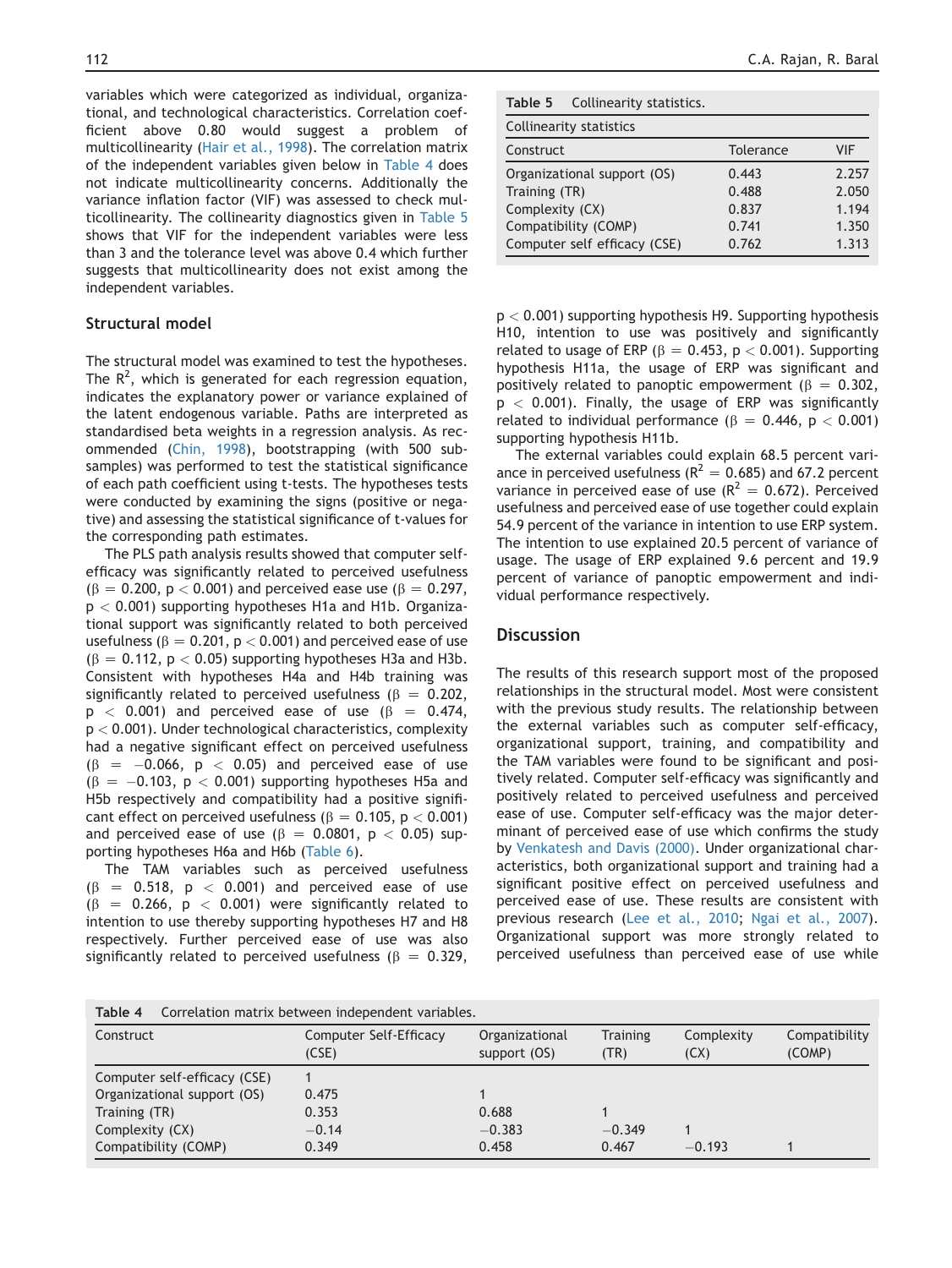<span id="page-8-0"></span>

| Results of structural model. |                     |                   |                |
|------------------------------|---------------------|-------------------|----------------|
| Path coefficient             | <b>T</b> statistics | <b>Hypothesis</b> | Support yes/No |
| 0.2008                       | 6.2642              | H <sub>1</sub> a  | Yes            |
| 0.2975                       | 9.3027              | H <sub>1</sub> b  | Yes            |
| 0.2010                       | 4.6687              | H2a               | Yes            |
| 0.1122                       | 1.9745              | H2b               | Yes            |
| 0.2025                       | 4.1088              | H <sub>3</sub> a  | Yes            |
| 0.4741                       | 9.7530              | H3b               | Yes            |
| $-0.0666$                    | 2.0546              | H <sub>5a</sub>   | Yes            |
| $-0.1032$                    | 3.5107              | H5b               | Yes            |
| 0.1052                       | 2.9955              | H4a               | Yes            |
| 0.0801                       | 2.2836              | H <sub>4</sub> b  | Yes            |
| 0.5331                       | 10.2476             | H <sub>6</sub>    | Yes            |
| 0.2517                       | 4.2078              | H7                | Yes            |
| 0.2810                       | 4.8811              | H <sub>8</sub>    | Yes            |
| 0.4506                       | 8.1163              | H <sup>9</sup>    | Yes            |
| 0.4457                       | 11.0173             | <b>H10a</b>       | Yes            |
| 0.2847                       | 6.7433              | H <sub>10</sub> b | Yes            |
|                              |                     |                   |                |

Notes. COMP - Compatibility, CSE - Computer Self-Efficacy, CX - Complexity, IP - Individual Performance, IU - Intention to Use, OS -Organizational Support, PE - Panoptic Empowerment, PEOU - Perceived Ease of Use, PU - Perceived Usefulness, TR - Training, USG -Usage.

training on the other hand was more strongly related to perceived ease of use when compared to perceived usefulness. This denotes that organization support will encourage users to use ERP and realize the benefits that can be achieved with the use of ERP, and training will help users to interact with the ERP system and remove any negative perceptions and develop favourable attitude with regard to the use of the ERP system.

Among the technological characteristics, complexity had a negative effect on perceived usefulness and perceived ease of use, supporting the hypotheses. Enterprise resource planning is a complex information system and the complexity of ERP could negatively affect the user's attitude towards using the system [\(Igbaria et al., 1995\)](#page-11-0). Compatibility had a positive significant effect on perceived usefulness and perceived ease of use. This means, if the implementation of ERP is compatible with the existing technical systems and operating practices, it will lead to a favourable attitude towards the acceptance of ERP by the end users.

The relationships between the TAM variables were replicated in this study in the context of ERP. Perceived usefulness and perceived ease of use significantly affect intention to use and in turn the usage of the ERP system. In this study perceived usefulness was more strongly related to intention to use compared to perceived ease of use. This is consistent with the findings of [Davis \(1989\).](#page-11-0)

Models considering usage as an end have been criticized by researchers ([Sun et al., 2009](#page-12-0)). In this study, it was found that the usage of ERP had significant impact on the end users' panoptic empowerment. The results show that due to the visibility of information provided by the ERP there is increase of both control and empowerment through the usage of ERP. The usage of ERP also had a positive significant impact on individual performance.

# Implications and conclusion

Enterprise resource planning systems are different from other innovations of IT because of the socio-technical challenges due to the complexity involved in the implementation process and the different types of end users. This research has implications for managers as well as organizations. The findings of this study provide insights for managers to efficiently manage the adoption of the ERP system across the organization. Organizations should understand and identify factors in terms of individual, organizational, and technological characteristics when a complex information system such as ERP is implemented in the organization. Technology acceptance models have been criticized for considering usage as an end in itself. The present study tries to identify the impact of usage on the individual's panoptic empowerment and individual performance. Managers should have the goal of not just making use of the system but to make employees satisfied with using the system, to improve their performance, and also to empower them to make decisions. Further research can be done through a longitudinal approach for the study. This will help to understand how the factors vary at different stages in the implementation process of ERP.

This study has a few limitations. The model required estimation of many variables and this requires a large sample size. But the sample size of the present study was small. The present study was a cross-sectional survey from respondents. The influence of some factors on the intention of using information technology might vary at different stages in the implementation process. Further research should use a larger sample and take a longitudinal approach. Future research can also explore the interrelationships between individual, organizational and technological variables and their effect on the usage of ERP.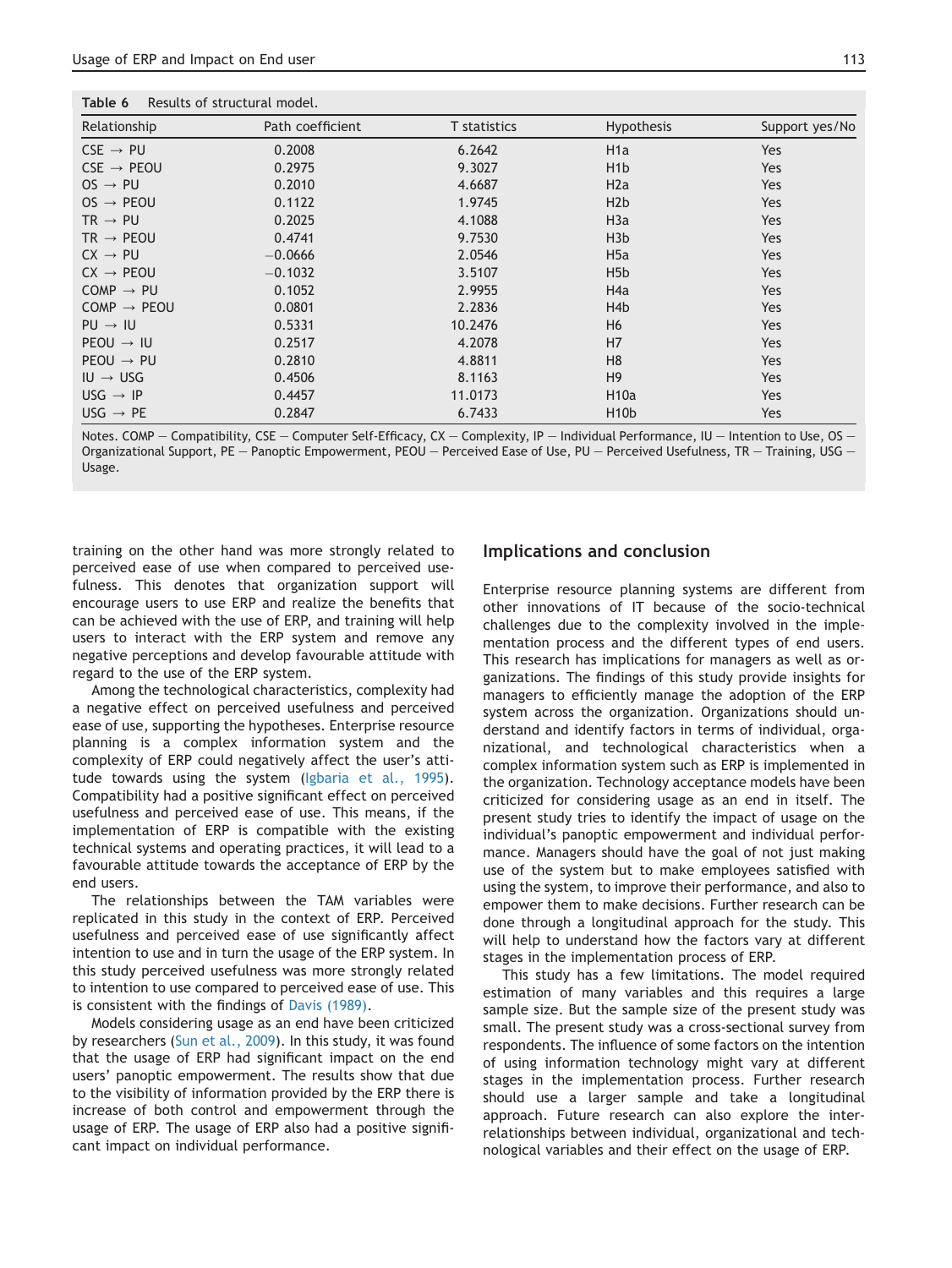# <span id="page-9-0"></span>Appendix A Measures and operationalizations.

| Construct                    | Items             | Question items                                                                     |
|------------------------------|-------------------|------------------------------------------------------------------------------------|
| Computer self-efficacy (CSE) |                   | I could complete the job using ERP,                                                |
|                              | CSE1              | if there was no one around to tell me what to do as I go                           |
|                              | CSE <sub>2</sub>  | if I had never used a package like it before                                       |
|                              | CSE3              | if I had only the software manuals for reference                                   |
|                              | CSE4              | if I had seen someone else using it before trying it myself                        |
|                              | CSE <sub>5</sub>  | if I could call someone for help if I got stuck                                    |
|                              | CSE6              | if someone else had helped me get started                                          |
|                              | CSE7              | if I had a lot of time to complete the job for which the software was provided     |
|                              | CSE8              | if I had just the built-in help facility for assistance                            |
|                              | CSE9              | if someone showed me how to do it first                                            |
|                              | <b>CSE10</b>      | if I had used similar packages before this one to do the same job                  |
| Organizational support (OS)  |                   | Technical support                                                                  |
|                              | OS <sub>1</sub>   | I know where to turn to when I need any assistance with our ERP system             |
|                              | OS <sub>2</sub>   | In my company we get good technical support for our ERP system                     |
|                              | OS <sub>3</sub>   | We have extensive support to help with problems related to our ERP system          |
|                              |                   | Top management support                                                             |
|                              | OS4               | Management is aware of the benefits that can be achieved with the use of ERP       |
|                              |                   | system                                                                             |
|                              | OS <sub>5</sub>   | Management always supports and encourages the use of ERP for job-related work      |
|                              | OS <sub>6</sub>   | Management provides most of the necessary help and resources to enable people      |
|                              |                   | to use ERP                                                                         |
|                              | OS7               | Management is really keen to see that people are happy with using ERP              |
| Training (TR)                | TR <sub>1</sub>   | The kind of training on ERP system provided to me was complete                     |
|                              | TR <sub>2</sub>   | My level of understanding was substantially improved after going through the       |
|                              |                   | training programme                                                                 |
|                              | TR <sub>3</sub>   | The training gave me confidence in the ERP system                                  |
|                              | TR4               | The training on ERP system was of adequate length and detail                       |
|                              | TR <sub>5</sub>   | The trainers were knowledgeable and aided me in my understanding of the ERP        |
|                              |                   | system                                                                             |
| Complexity (CX)              | CX <sub>1</sub>   | Using a ERP system takes much time from my normal duties                           |
|                              | CX <sub>2</sub>   | Working with ERP is so complicated, it is difficult to understand what is going on |
|                              | CX <sub>3</sub>   | Using the ERP system involves much time doing mechanical operations (e.g., data    |
|                              |                   | input)                                                                             |
|                              | CX4               | It takes too long to learn how to use a ERP to make it worth the effort            |
| Compatibility (COMP)         | COMP1             | Data captured in the ERP system and their format match my current data needs       |
|                              | COMP <sub>2</sub> | The ERP system matches my current processing procedure                             |
|                              | COMP3             | The changes caused by the adoption of ERP are compatible with the existing         |
|                              |                   | operating practices                                                                |
|                              | COMP4             | The adoption of ERP is compatible with the firm's IT infrastructure                |
| Perceived usefulness (PU)    | PU1               | Using the ERP system improves my performance in my job                             |
|                              | PU <sub>2</sub>   | Using the ERP system in my job increases my productivity                           |
|                              | PU <sub>3</sub>   | Using the ERP system enhances my effectiveness in my job                           |
|                              | PU4               | I find the ERP system to be useful in my job                                       |
| Perceived ease of use (PEOU) | PEOU1             | My interaction with the ERP is clear and understandable                            |
|                              | PEOU2             | Interacting with ERP does not require a lot of my mental effort                    |
|                              | PEOU3             | I find the ERP to be easy to use                                                   |
|                              | PEOU4             | I find it easy to get the ERP system to do what I want it to do                    |
| Intention to use (IU)        | IU1               | I intend to use the ERP system for performing my job as often as needed            |
|                              | IU2               | To the extent possible, I would frequently use the ERP system in my job            |
| Usage (USG)                  | USG1              | On average how frequently do you use ERP?                                          |
|                              | USG <sub>2</sub>  | On average how much time do you spend per day using ERP for job related work       |
|                              | USG3              | How do you consider the extent of your current ERP use?                            |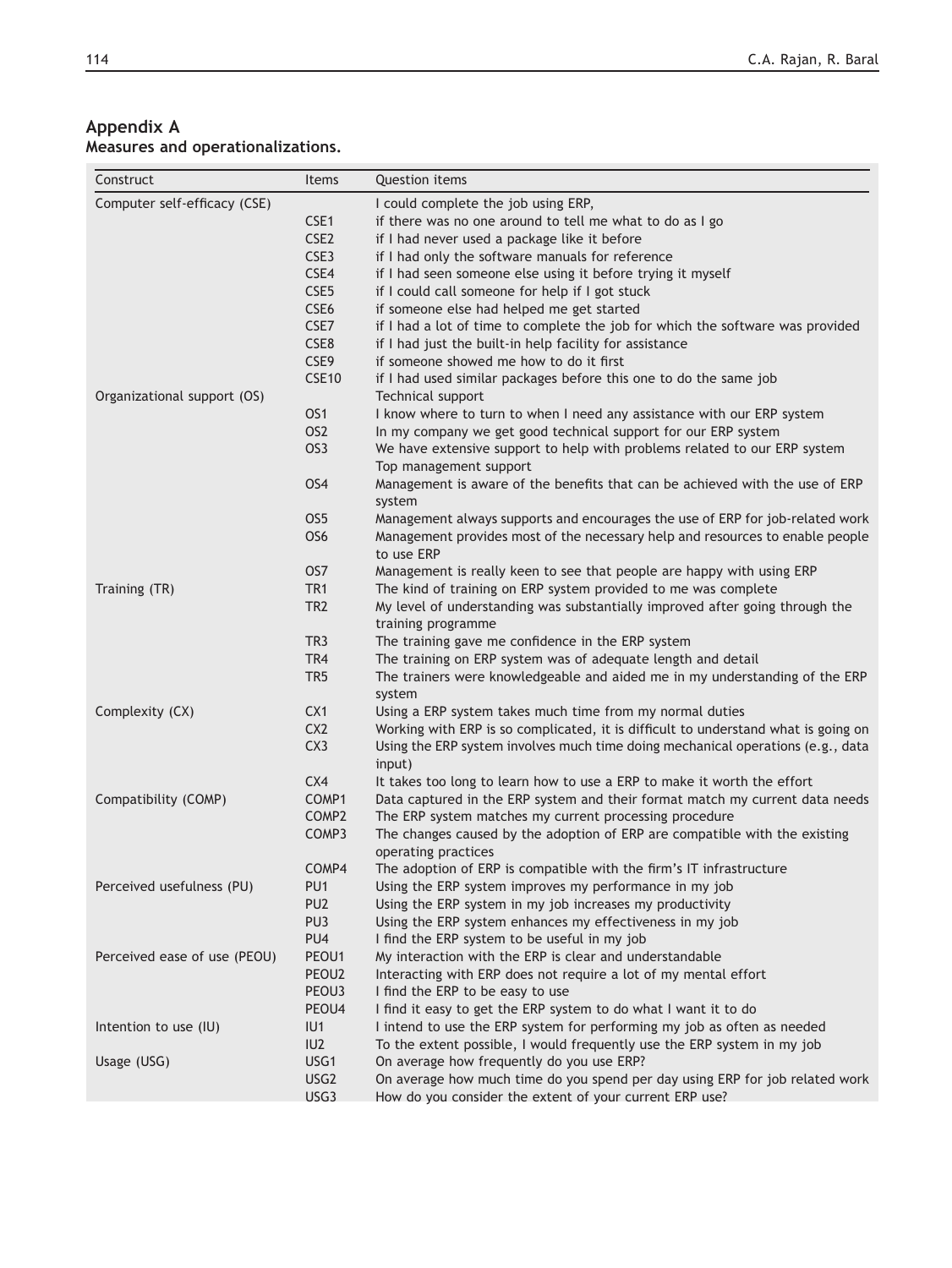<span id="page-10-0"></span>

| (continued)                 |                 |                                                                                                    |
|-----------------------------|-----------------|----------------------------------------------------------------------------------------------------|
| Construct                   | Items           | Question items                                                                                     |
| Individual performance (IP) | IP1             | The company ERP environment has a large positive impact on my effectiveness                        |
|                             |                 | and productivity in my job                                                                         |
|                             | IP <sub>2</sub> | ERP and its services are important and are a valuable aid to me in the                             |
|                             |                 | performance of my job                                                                              |
| Panoptic empowerment (PE)   | PE <sub>1</sub> | Management relies a great deal on me to ensure proper operation or processing                      |
|                             |                 | when I use the system.                                                                             |
|                             | PE <sub>2</sub> | Much is left to my discretion to ensure proper operation or processing when I use                  |
|                             |                 | the system                                                                                         |
|                             | PE3             | I have considerable autonomy in deciding how to carry out my work                                  |
|                             | PE4             | Job descriptions in my organization are highly specific and very detailed                          |
|                             | PE <sub>5</sub> | The procedures to carry out a task are spelled out very clearly                                    |
|                             | PE <sub>6</sub> | Employees are very closely supervised to ensure that they are conforming to the                    |
|                             |                 | standard procedures established                                                                    |
|                             | PE7             | The ERP system provides very complete and comprehensive information about                          |
|                             |                 | how well or badly I have done my work                                                              |
|                             | PE8             | The ERP system provides very accurate information about how well or badly I                        |
|                             |                 | have done my work                                                                                  |
|                             | PE <sub>9</sub> | The ERP system provides very immediate information about how well or badly I<br>have done my work. |
|                             | <b>PE10</b>     | The ERP system provides very reliable information about how well or badly I have                   |
|                             |                 | done my work                                                                                       |
|                             | <b>PE11</b>     | If there is an error, it is very easy for my supervisor to trace when, where, and by               |
|                             |                 | whom it was committed through the ERP system                                                       |
|                             | <b>PE12</b>     | The ERP system provides the supervisor with very detailed information on the                       |
|                             |                 | source of error                                                                                    |
|                             | <b>PE13</b>     | It is very convenient for my supervisor to access the system to review my work                     |
|                             |                 | performance                                                                                        |
|                             | <b>PE14</b>     | My supervisor is constantly updated on the status of my work performance                           |
|                             | <b>PE15</b>     | My supervisor is highly aware of any mistakes I have committed in my work                          |

# References

- [Addo-Tenkorang, R., & Helo, P. \(2011\). Enterprise resource plan](http://refhub.elsevier.com/S0970-3896(15)00041-5/sref1)[ning \(ERP\): a review literature report.](http://refhub.elsevier.com/S0970-3896(15)00041-5/sref1) Proceedings of the World [Congress on Engineering and Computer Science, 2011](http://refhub.elsevier.com/S0970-3896(15)00041-5/sref1), 2.
- [Agarwal, R., & Karahanna, E. \(2000\). Time flies when you're having](http://refhub.elsevier.com/S0970-3896(15)00041-5/sref2) [fun: cognitive absorption and beliefs about information tech](http://refhub.elsevier.com/S0970-3896(15)00041-5/sref2)nology usage. MIS Quarterly,  $24(4)$ ,  $665-694$  $665-694$ .
- [Aiman-Smith, L., & Green, S. G. \(2002\). Implementing new](http://refhub.elsevier.com/S0970-3896(15)00041-5/sref3) [manufacturing technology: the related effects of technology](http://refhub.elsevier.com/S0970-3896(15)00041-5/sref3) [characteristics and user learning activities.](http://refhub.elsevier.com/S0970-3896(15)00041-5/sref3) Academy of Management Journal,  $45(2)$ ,  $421-430$  $421-430$ .
- [Ajzen, I. \(1985\). From intentions to actions: a theory of planned](http://refhub.elsevier.com/S0970-3896(15)00041-5/sref4) [behaviour. In J. Kuhl, & J. Beckham \(Eds.\),](http://refhub.elsevier.com/S0970-3896(15)00041-5/sref4) Action control: From cognition to behavior[. New York: Springer-Verlag](http://refhub.elsevier.com/S0970-3896(15)00041-5/sref4).
- [Al-Mashari, M. \(2002\). Enterprise resource planning \(ERP\) systems:](http://refhub.elsevier.com/S0970-3896(15)00041-5/sref5) a research agenda. [Industrial Management & Data Systems,](http://refhub.elsevier.com/S0970-3896(15)00041-5/sref5)  $102(3)$ ,  $165-170$ .
- [Amoako-gyampah, K., & Salam, A. F. \(2004\). An extension of](http://refhub.elsevier.com/S0970-3896(15)00041-5/sref6) [the technology acceptance model in an ERP implementa](http://refhub.elsevier.com/S0970-3896(15)00041-5/sref6)tion environment. [Information and Management, 41](http://refhub.elsevier.com/S0970-3896(15)00041-5/sref6),  $731 - 745.$  $731 - 745.$  $731 - 745.$
- [Anandarajan, M., Igbaria, M., & Anakwe, U. P. \(2002\). IT accep](http://refhub.elsevier.com/S0970-3896(15)00041-5/sref7)[tance in a less-developed country: a motivational factor](http://refhub.elsevier.com/S0970-3896(15)00041-5/sref7) perspective. [International Journal of Information Manage](http://refhub.elsevier.com/S0970-3896(15)00041-5/sref7)[ment, 22](http://refhub.elsevier.com/S0970-3896(15)00041-5/sref7), 47-[65.](http://refhub.elsevier.com/S0970-3896(15)00041-5/sref7)
- [Azjen, I., & Fishbein, M. \(1980\).](http://refhub.elsevier.com/S0970-3896(15)00041-5/sref8) Understanding attitudes and predicting social behavior[. Englewood Cliffs, NJ: Prentice-Hall.](http://refhub.elsevier.com/S0970-3896(15)00041-5/sref8)
- [Balsmeier, P., & Nagar, S. \(2002\). Implementing ERP in India](http://refhub.elsevier.com/S0970-3896(15)00041-5/sref9)  $-$  [is](http://refhub.elsevier.com/S0970-3896(15)00041-5/sref9)sues and problems. [Journal of Transnational Management](http://refhub.elsevier.com/S0970-3896(15)00041-5/sref9) Development,  $7(3)$ ,  $3-12$  $3-12$ .
- Bandura, A. (1986). [Social cognitive theory](http://refhub.elsevier.com/S0970-3896(15)00041-5/sref10). Englewood Cliffs, NJ: [Prentice Hall.](http://refhub.elsevier.com/S0970-3896(15)00041-5/sref10)
- [Basoglu, N., Daim, T., & Kerimoglu, O. \(2007\). Organizational](http://refhub.elsevier.com/S0970-3896(15)00041-5/sref11) [adoption of enterprise resource planning systems: a conceptual](http://refhub.elsevier.com/S0970-3896(15)00041-5/sref11) framework. [Journal of High Technology Management Research,](http://refhub.elsevier.com/S0970-3896(15)00041-5/sref11) 18[, 73](http://refhub.elsevier.com/S0970-3896(15)00041-5/sref11)-[97.](http://refhub.elsevier.com/S0970-3896(15)00041-5/sref11)
- [Bingi, P., Sharma, M. K., & Godla, J. K. \(1999\). Critical issues](http://refhub.elsevier.com/S0970-3896(15)00041-5/sref12) [affecting and ERP implementation.](http://refhub.elsevier.com/S0970-3896(15)00041-5/sref12) Information Systems Management,  $16, 7-14$  $16, 7-14$ .
- [Bokhari, R. H. \(2005\). The relationship between system usage and](http://refhub.elsevier.com/S0970-3896(15)00041-5/sref13) [user satisfaction: a meta-analysis.](http://refhub.elsevier.com/S0970-3896(15)00041-5/sref13) Journal of Enterprise Information Management,  $18(2)$ ,  $211-234$  $211-234$ .
- [Botta-Genoulaz, V., Millet, P., & Grabot, B. \(2005\). A survey on the](http://refhub.elsevier.com/S0970-3896(15)00041-5/sref14) [recent research literature on ERP systems.](http://refhub.elsevier.com/S0970-3896(15)00041-5/sref14) Computers in Industry,  $56, 510 - 522$ .
- [Bowerman, B., & Connell, R. \(2001\).](http://refhub.elsevier.com/S0970-3896(15)00041-5/sref85) Business statistics in practice [\(2nd ed.\). Boston: McGraw-Hill/Irwin.](http://refhub.elsevier.com/S0970-3896(15)00041-5/sref85)
- [Brown, I. T. J. \(2002\). Individual & technological factors affecting](http://refhub.elsevier.com/S0970-3896(15)00041-5/sref2a) [perceived ease of use of web-based learning technologies in a](http://refhub.elsevier.com/S0970-3896(15)00041-5/sref2a) developing country. [The Electronic Journal on Information](http://refhub.elsevier.com/S0970-3896(15)00041-5/sref2a) Systems in Developing Countries,  $9(5)$ , 1-[15](http://refhub.elsevier.com/S0970-3896(15)00041-5/sref2a).
- [Chang, M. K., Cheung, W., Cheng, C. H., & Yeung, J. H. Y. \(2008\).](http://refhub.elsevier.com/S0970-3896(15)00041-5/sref15) [Understanding ERP system adoption from the user's perspec](http://refhub.elsevier.com/S0970-3896(15)00041-5/sref15)tive. [International Journal of production economics, 113](http://refhub.elsevier.com/S0970-3896(15)00041-5/sref15),  $928 - 942$  $928 - 942$  $928 - 942$ .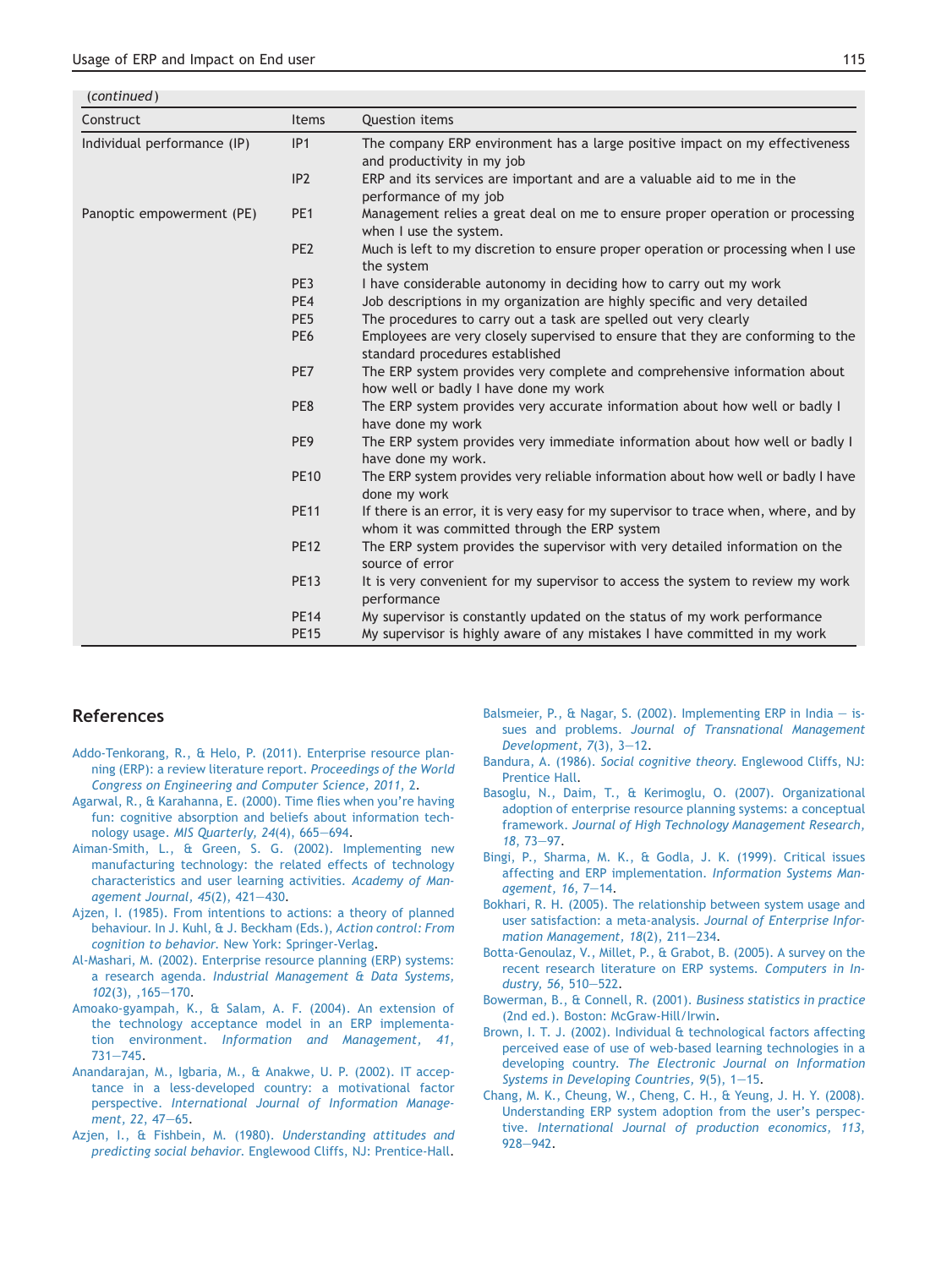- <span id="page-11-0"></span>[Chen, H.-H., Road, Z. N., & Chen, S.-C. \(2009\). A study of suc](http://refhub.elsevier.com/S0970-3896(15)00041-5/sref16)cessful  $ERP - from the organization fit perspective. *Journal of*$  $ERP - from the organization fit perspective. *Journal of*$  $ERP - from the organization fit perspective. *Journal of*$ Systemics, Cybernatics, and Informatics,  $7(4)$ ,  $8-16$ .
- [Chin, W. \(1998\). Issues and opinion on structural equation](http://refhub.elsevier.com/S0970-3896(15)00041-5/sref17) modeling. [MIS Quarterly, 22](http://refhub.elsevier.com/S0970-3896(15)00041-5/sref17), 7-[16.](http://refhub.elsevier.com/S0970-3896(15)00041-5/sref17)
- [Compeau, D. R., & Higgins, C. A. \(1995\). Computer self-efficacy:](http://refhub.elsevier.com/S0970-3896(15)00041-5/sref18) [development of a measure and initial test.](http://refhub.elsevier.com/S0970-3896(15)00041-5/sref18) MIS Quarterly,  $19(2)$ ,  $189-211$  $189-211$ .
- [Cooper, R. B., & Zmud, R. W. \(1990\). Information technology](http://refhub.elsevier.com/S0970-3896(15)00041-5/sref19) [implementation research: a technology diffusion approach.](http://refhub.elsevier.com/S0970-3896(15)00041-5/sref19) Management Science,  $36(2)$ ,  $123-139$ .
- [Dasgupta, S., Agarawal, D., Ioannidis, A., & Gopalakrishnan, S.](http://refhub.elsevier.com/S0970-3896(15)00041-5/sref20) [\(1999\). Determinants of information technology adoption: an](http://refhub.elsevier.com/S0970-3896(15)00041-5/sref20) [extension of existing models to firms in a developing country.](http://refhub.elsevier.com/S0970-3896(15)00041-5/sref20) [Journal of Global Information Management, 7](http://refhub.elsevier.com/S0970-3896(15)00041-5/sref20), 30-[41.](http://refhub.elsevier.com/S0970-3896(15)00041-5/sref20)
- [Davis, F. D. \(1989\). Perceived usefulness, perceived ease of use,](http://refhub.elsevier.com/S0970-3896(15)00041-5/sref21) [and user acceptance of information technology.](http://refhub.elsevier.com/S0970-3896(15)00041-5/sref21) MIS Quarterly,  $13(3)$ ,  $319-340$  $319-340$ .
- [Davis, F., Bagozzi, R., & Warshaw, P. \(1989\). User acceptance of](http://refhub.elsevier.com/S0970-3896(15)00041-5/sref3a) [computer technology: a comparison of two theoretical models.](http://refhub.elsevier.com/S0970-3896(15)00041-5/sref3a) [Management Science, 35](http://refhub.elsevier.com/S0970-3896(15)00041-5/sref3a)(8), 982-[1003](http://refhub.elsevier.com/S0970-3896(15)00041-5/sref3a).
- [Doom, C., Milis, K., Poelmans, S., & Bloemen, E. \(2010\). Critical](http://refhub.elsevier.com/S0970-3896(15)00041-5/sref22) [success factors for ERP implementations in Belgian SMEs.](http://refhub.elsevier.com/S0970-3896(15)00041-5/sref22) [Journal of Enterprise Information Management, 23](http://refhub.elsevier.com/S0970-3896(15)00041-5/sref22)(3),  $378 - 406$  $378 - 406$ .
- [Ein-Dor, P., & Segev, E. \(1978\). Organisational context and the](http://refhub.elsevier.com/S0970-3896(15)00041-5/sref23) [success of management information systems.](http://refhub.elsevier.com/S0970-3896(15)00041-5/sref23) Management [Science, 24](http://refhub.elsevier.com/S0970-3896(15)00041-5/sref23)(10), 1067-[1077.](http://refhub.elsevier.com/S0970-3896(15)00041-5/sref23)
- [Elbertsen, L., & Reekum, R. V. \(2008\). To ERP or not to ERP? Factors](http://refhub.elsevier.com/S0970-3896(15)00041-5/sref24) [influencing the adoption decision.](http://refhub.elsevier.com/S0970-3896(15)00041-5/sref24) International Journal of [Management and Enterprise Development, 5](http://refhub.elsevier.com/S0970-3896(15)00041-5/sref24), 310-[330](http://refhub.elsevier.com/S0970-3896(15)00041-5/sref24).
- [Elmes, M., Strong, D., & Volkoff, O. \(2005\). Panoptic empowerment](http://refhub.elsevier.com/S0970-3896(15)00041-5/sref25) [and reflective conformity in enterprise systems-enabled orga](http://refhub.elsevier.com/S0970-3896(15)00041-5/sref25)nizations. Information and Organization,  $15(1)$ ,  $1-37$  $1-37$ .
- [Erensal, Y. C., & Albayrak, Y. E. \(2008\). Transferring appropriate of](http://refhub.elsevier.com/S0970-3896(15)00041-5/sref26) [manufacturing technologies for developing countries.](http://refhub.elsevier.com/S0970-3896(15)00041-5/sref26) Journal [of Manufacturing Technology Management, 19](http://refhub.elsevier.com/S0970-3896(15)00041-5/sref26)(2), 158-[171](http://refhub.elsevier.com/S0970-3896(15)00041-5/sref26).
- [Fishbein, M., & Ajzen, I. \(1975\).](http://refhub.elsevier.com/S0970-3896(15)00041-5/sref27) Belief, attitude, intention, and [behavior: an introduction to theory and research](http://refhub.elsevier.com/S0970-3896(15)00041-5/sref27). Reading, MA: [Addison-Wesley.](http://refhub.elsevier.com/S0970-3896(15)00041-5/sref27)
- [Fornell, C. L., & Larcker, D. F. \(1981\). Evaluating structural equa](http://refhub.elsevier.com/S0970-3896(15)00041-5/sref28)[tions models with unobservable variables and measurement](http://refhub.elsevier.com/S0970-3896(15)00041-5/sref28) error. [Journal of Marketing Research, 18](http://refhub.elsevier.com/S0970-3896(15)00041-5/sref28), 39-[50](http://refhub.elsevier.com/S0970-3896(15)00041-5/sref28).
- Foucault, M. (1979). [Discipline and punish: the birth of the prison](http://refhub.elsevier.com/S0970-3896(15)00041-5/sref29). [London: Peregrine Books](http://refhub.elsevier.com/S0970-3896(15)00041-5/sref29).
- [Fusilier, M., & Durlabhji, S. \(2005\). An exploration of student](http://refhub.elsevier.com/S0970-3896(15)00041-5/sref30) [internet use in India the technology acceptance model and the](http://refhub.elsevier.com/S0970-3896(15)00041-5/sref30) theory of planned behaviour. [Campus-Wide Information Sys](http://refhub.elsevier.com/S0970-3896(15)00041-5/sref30)tems,  $22(4)$ ,  $233-246$  $233-246$ .
- [Gefen, D., Straub, D. W., & Boudreau, M.-C. \(2000\). Structural](http://refhub.elsevier.com/S0970-3896(15)00041-5/sref31) [equation modeling and regression: guidelines for research](http://refhub.elsevier.com/S0970-3896(15)00041-5/sref31) practice. [Communications of the Association for Information](http://refhub.elsevier.com/S0970-3896(15)00041-5/sref31) Systems,  $4, 1-79$ .
- [Gist, M. E. \(1987\). Self-Efficacy: implications for organizational](http://refhub.elsevier.com/S0970-3896(15)00041-5/sref32) [behavior and human resource management.](http://refhub.elsevier.com/S0970-3896(15)00041-5/sref32) The Academy of [Management Review, 12](http://refhub.elsevier.com/S0970-3896(15)00041-5/sref32)(3), 472-[485](http://refhub.elsevier.com/S0970-3896(15)00041-5/sref32).
- [Goodhue, D. L., & Thompson, R. L. \(1995\). Task-technology fit and](http://refhub.elsevier.com/S0970-3896(15)00041-5/sref33) [individual performance.](http://refhub.elsevier.com/S0970-3896(15)00041-5/sref33) MIS Quarterly, 19, 213-[233](http://refhub.elsevier.com/S0970-3896(15)00041-5/sref33).
- [Hair, J. F., Anderson, R. E., Tatham, R. L., & Black, W. C.](http://refhub.elsevier.com/S0970-3896(15)00041-5/sref34) (1998). [Multivariate data analysis](http://refhub.elsevier.com/S0970-3896(15)00041-5/sref34) (5th ed.). New Jersey: [Prentice Hall](http://refhub.elsevier.com/S0970-3896(15)00041-5/sref34).
- [Hulland, J. \(1999\). Use of Partial Least Squares \(PLS\) in strategic](http://refhub.elsevier.com/S0970-3896(15)00041-5/sref35) [management research: a review of four recent studies.](http://refhub.elsevier.com/S0970-3896(15)00041-5/sref35) Stra[tegic Management Journal, 20](http://refhub.elsevier.com/S0970-3896(15)00041-5/sref35), 195-[204.](http://refhub.elsevier.com/S0970-3896(15)00041-5/sref35)
- [Igbaria, M. \(1990\). End-user computing effectiveness: a structural](http://refhub.elsevier.com/S0970-3896(15)00041-5/sref36) [equation model.](http://refhub.elsevier.com/S0970-3896(15)00041-5/sref36) Omega,  $18(6)$ ,  $637-652$  $637-652$ .
- [Igbaria, M., Guimaraes, T., & Davis, G. B. \(1995\). Testing the de](http://refhub.elsevier.com/S0970-3896(15)00041-5/sref37)[terminants of microcomputer usage via a structural equation](http://refhub.elsevier.com/S0970-3896(15)00041-5/sref37)

model. [Journal of Management Information Systems, 11](http://refhub.elsevier.com/S0970-3896(15)00041-5/sref37)(4),  $87 - 114.$  $87 - 114.$  $87 - 114.$  $87 - 114.$ 

- [Kallunki, J.-P., Laitinen, E. K., & Silvola, H. \(2011\). Impact of en](http://refhub.elsevier.com/S0970-3896(15)00041-5/sref38)[terprise resource planning systems on management control](http://refhub.elsevier.com/S0970-3896(15)00041-5/sref38) [systems and firm performance.](http://refhub.elsevier.com/S0970-3896(15)00041-5/sref38) International Journal of Accounting Information Systems,  $12(1)$ ,  $20-39$  $20-39$ .
- [Karahanna, E., Agarwal, R., & Angst, C. \(2006\). Reconceptualizing](http://refhub.elsevier.com/S0970-3896(15)00041-5/sref39) [compatibility beliefs in technology acceptance research.](http://refhub.elsevier.com/S0970-3896(15)00041-5/sref39) MIS Quarterly,  $30(4)$ ,  $781-804$  $781-804$ .
- [Kwahk, K.-Y., & Kim, H.-W. \(2008\). Managing readiness in enter](http://refhub.elsevier.com/S0970-3896(15)00041-5/sref42)[prise systems-driven organizational change.](http://refhub.elsevier.com/S0970-3896(15)00041-5/sref42) Behaviour and Information Technology,  $27(1)$ ,  $79-87$  $79-87$ .
- [Land, F., & Hirschheim, R. \(1983\). Participative systems design:](http://refhub.elsevier.com/S0970-3896(15)00041-5/sref43) [rationale, tools and techniques.](http://refhub.elsevier.com/S0970-3896(15)00041-5/sref43) Journal of Applied Systems Analysis,  $10, 1-107$ .
- [Law, C., & Ngai, E. \(2007\). ERP systems adoption: an exploratory](http://refhub.elsevier.com/S0970-3896(15)00041-5/sref44) [study of the organizational factors and impacts of ERP success.](http://refhub.elsevier.com/S0970-3896(15)00041-5/sref44) Information and Management,  $44(4)$ ,  $418-432$ .
- [Lee, S. M., Kim, I., Rhee, S., & Trimi, S. \(2006\). The role of exog](http://refhub.elsevier.com/S0970-3896(15)00041-5/sref45)[enous factors in technology acceptance: the case of object](http://refhub.elsevier.com/S0970-3896(15)00041-5/sref45)oriented technology. [Information and Management, 43](http://refhub.elsevier.com/S0970-3896(15)00041-5/sref45),  $469 - 480$  $469 - 480$
- [Lee, D., Lee, S. M., Olson, D. L., & Chung, S. H. \(2010\). The effect](http://refhub.elsevier.com/S0970-3896(15)00041-5/sref46) [of organizational support on ERP implementation.](http://refhub.elsevier.com/S0970-3896(15)00041-5/sref46) Industrial [Management and Data Systems, 110](http://refhub.elsevier.com/S0970-3896(15)00041-5/sref46)(2), 269-[283.](http://refhub.elsevier.com/S0970-3896(15)00041-5/sref46)
- [Legris, P., Ingham, J., & Collerette, P. \(2003\). Why do people](http://refhub.elsevier.com/S0970-3896(15)00041-5/sref47) [use information technology? A critical review of the](http://refhub.elsevier.com/S0970-3896(15)00041-5/sref47) [technology acceptance model.](http://refhub.elsevier.com/S0970-3896(15)00041-5/sref47) Information and Management, 40[, 191](http://refhub.elsevier.com/S0970-3896(15)00041-5/sref47)-[204](http://refhub.elsevier.com/S0970-3896(15)00041-5/sref47).
- [Micheal, J. \(1997\). A conceptual framework for aligning managerial](http://refhub.elsevier.com/S0970-3896(15)00041-5/sref48) [behaviors with cultural work values.](http://refhub.elsevier.com/S0970-3896(15)00041-5/sref48) International Journal of [Commerce and Management, 7](http://refhub.elsevier.com/S0970-3896(15)00041-5/sref48), 81-[101.](http://refhub.elsevier.com/S0970-3896(15)00041-5/sref48)
- [Millman, Z., & Hartwick, J. \(1987\). The impact of automated office](http://refhub.elsevier.com/S0970-3896(15)00041-5/sref49) [systems on middle managers and their work.](http://refhub.elsevier.com/S0970-3896(15)00041-5/sref49) MIS Quarterly,  $11(4)$ ,  $479-491$  $479-491$ .
- [Ngai, E. W. T., Poon, J. K. L., & Chan, Y. H. C. \(2007\). Empirical](http://refhub.elsevier.com/S0970-3896(15)00041-5/sref4a) [examination of the adoption of WebCT using TAM.](http://refhub.elsevier.com/S0970-3896(15)00041-5/sref4a) Computers and Education,  $48(2)$ ,  $250-267$  $250-267$ .
- [Orlikowski, W. \(1993\). Case tools as organizational change: inves](http://refhub.elsevier.com/S0970-3896(15)00041-5/sref50)[tigating incremental and radical changes in systems develop](http://refhub.elsevier.com/S0970-3896(15)00041-5/sref50)ment. MIS Quarterly,  $17(3)$ ,  $309-341$  $309-341$ .
- [Ortega, B., Martinez, J., & Hoyos, M. \(2008\). The role of informa](http://refhub.elsevier.com/S0970-3896(15)00041-5/sref5a)[tion technology knowledge in B2B development.](http://refhub.elsevier.com/S0970-3896(15)00041-5/sref5a) International Journal of E-Business Research,  $4(1)$ ,  $40-54$  $40-54$ .
- [Premkumar, G., & Ramamurthy, K. \(1995\). The role of interorga](http://refhub.elsevier.com/S0970-3896(15)00041-5/sref51)[nizational and organizational factors on the decision mode for](http://refhub.elsevier.com/S0970-3896(15)00041-5/sref51) [adoption of interorganizational systems.](http://refhub.elsevier.com/S0970-3896(15)00041-5/sref51) Decision Sciences, 26,  $303 - 336$  $303 - 336$ .
- [Psoinas, A., Kern, T., & Smithson, S. \(2000\). An exploratory study of](http://refhub.elsevier.com/S0970-3896(15)00041-5/sref52) [information systems in support of employee empowerment.](http://refhub.elsevier.com/S0970-3896(15)00041-5/sref52) [Journal of Information Technology, 15](http://refhub.elsevier.com/S0970-3896(15)00041-5/sref52), 211-[230](http://refhub.elsevier.com/S0970-3896(15)00041-5/sref52).
- Ralph, W. (1991). [The art of computer technical support](http://refhub.elsevier.com/S0970-3896(15)00041-5/sref53). Califor[nia: Peachipt Press](http://refhub.elsevier.com/S0970-3896(15)00041-5/sref53).
- [Ramamurthy, K., & Premkumar, G. \(1995\). Determinants and out](http://refhub.elsevier.com/S0970-3896(15)00041-5/sref54)[comes of electronic data interchange diffusion.](http://refhub.elsevier.com/S0970-3896(15)00041-5/sref54) IEEE Transactions on Engineering Management,  $42(4)$ ,  $332-351$  $332-351$ .
- [Robey, D., & Farrow, D. \(1982\). User involvement in information](http://refhub.elsevier.com/S0970-3896(15)00041-5/sref55) [system development: a conflict model and empirical test.](http://refhub.elsevier.com/S0970-3896(15)00041-5/sref55) [Management Science, 28](http://refhub.elsevier.com/S0970-3896(15)00041-5/sref55)(1), 73-[85.](http://refhub.elsevier.com/S0970-3896(15)00041-5/sref55)
- Rogers, E. M. (1983). [Diffusion of innovations](http://refhub.elsevier.com/S0970-3896(15)00041-5/sref6a) (3rd ed.). New York: [Free Press.](http://refhub.elsevier.com/S0970-3896(15)00041-5/sref6a)
- Rogers, E. M. (1995). [Diffusion of innovations](http://refhub.elsevier.com/S0970-3896(15)00041-5/sref56) (4th ed.). New York: [Free Press.](http://refhub.elsevier.com/S0970-3896(15)00041-5/sref56)
- [Saatcioglu, O. Y. \(2007\). What determines user satisfaction in ERP](http://refhub.elsevier.com/S0970-3896(15)00041-5/sref57) [projects:-benefits, barriers or risks?](http://refhub.elsevier.com/S0970-3896(15)00041-5/sref57) Journal of Enterprise Information management,  $22(6)$ ,  $698-708$  $698-708$ .
- [Sia, S. K., Tang, M., Soh, C., & Boh, W. F. \(2002\). Enterprise](http://refhub.elsevier.com/S0970-3896(15)00041-5/sref58) [resource planning \(ERP\) systems as a technology of power:](http://refhub.elsevier.com/S0970-3896(15)00041-5/sref58)